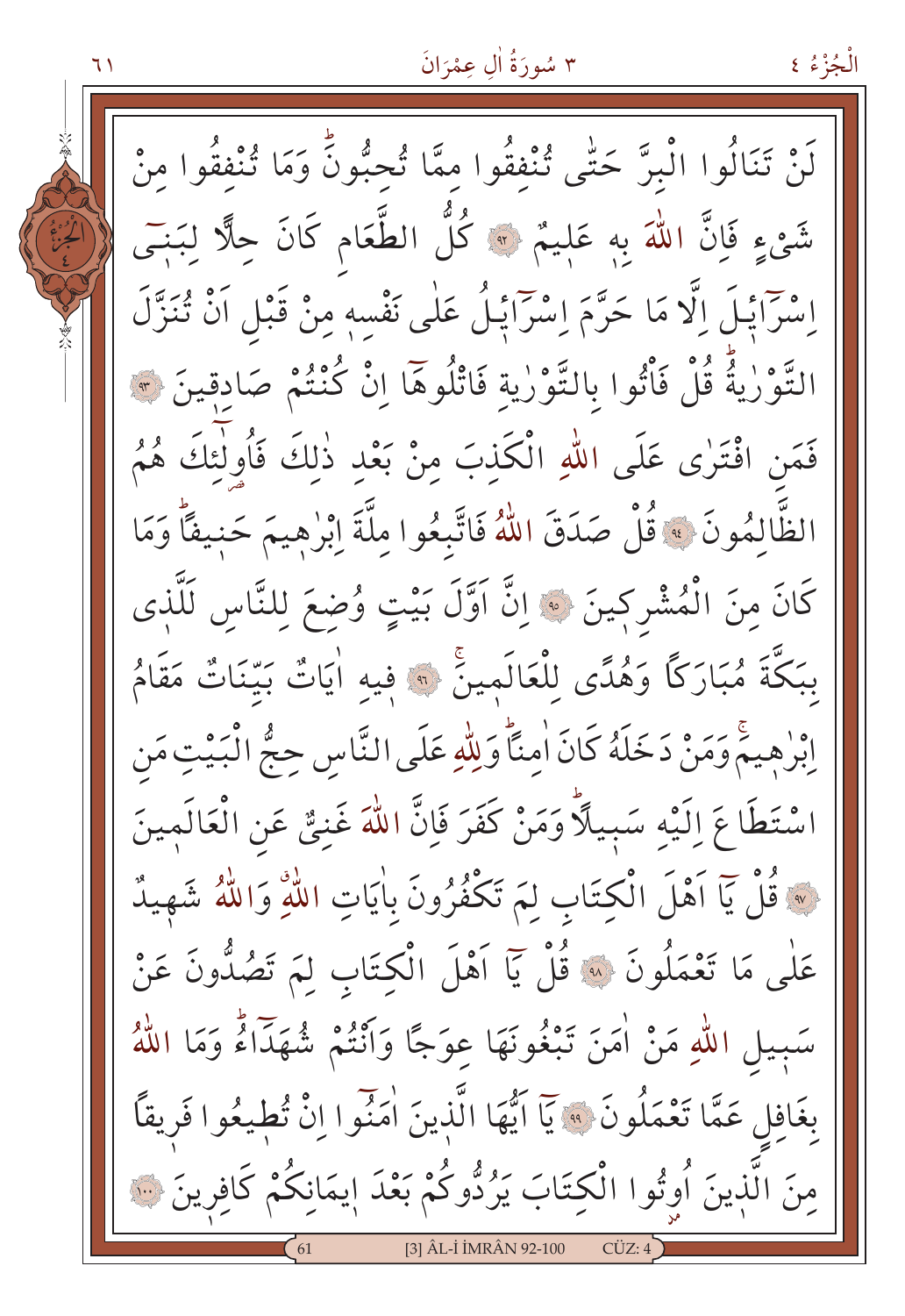## ٣ سُورَةُ أَلِ عِمْرَانَ

وَكَيْفَ تَكْفُرُونَ وَأَنْتُمْ تُتْلَى عَلَيْڪُمْ اٰيَاتُ اللّٰهِ وَفِيڪُ رَسُــولُهُ وَمَــنْ يَعْتَصِمْ بِاللَّهِ فَقَــدْ هُدِيَ اِلٰى صرَاطِ مُسْــتَقِيمْ ... يَبَا ايُّهَـا الَّذِينَ اٰمَنُوا اتَّقُـوا اللَّهَ حَقَّ ثُقَاتِهِ وَلَا تَمُوثُنَّ اِلَّا وَٱنْتُمْ مُسْـلِمُونَ ۚ.. وَاعْتَصِمُوا بِحَبْلِ اللّهِ جَمِيعًا وَلَا تَفَرَّقُوا ۖ وَاذْكُرُوا نِعْمَتَ اللَّهِ عَلَيْكُمْ!ذْ كُنْتُمْ اَعْدَاءً فَاَلَّفَ بَيْنَ قُلُو بِكُمْ فَاَصْبَحْتُمْ بِنِعْمَتِهِ اِخْوَانَّا وَكُنْتُمْ عَلٰى شَـفَا حُفْرَةِ مِنَ النَّار فَأَنْقَذَكُمْ مِنْهَا كَذٰلِكَ يُبَيِّنُ اللَّهُ لَكُمْ اٰيَاتِهِ لَعَلَّكُمْ تَهْتَدُونَ ٣٠ وَلْتَكُنْ مِنْكُمْ أُمَّةٌ يَدْعُونَ إِلَى الْخَيْرِ وَيَأْمُرُونَ بِالْمَعْرُوفِ وَيَنْهَوْنَ عَـنِ الْمُنْكَرِّ وَأُولِٰئِكَ هُمُ الْمُفْلِحُونَ ﴾ وَلَا تَكُونُوا كَالَّذِينَ تَفَرَّقُوا وَاخْتَلَفُوا مِنْ بَعْدِ مَـا جَمَاءَهُــمُ الْبَيِّنَاثُ وَأُولَٰئِكَ لَهُمْ عَـذَابٌ عَظِيمٌ ۚ يَـوْمَ تَبْيَضٌ وُجُوهٌ وَتَسْـوَدُّ وُجُوهٌ فَاَمَّا الَّذِينَ اسْوَدَّتْ وُجُوهُهُمْ أَكَفَرْتُمْ بَعْدَ ايمَانِكُمْ فَذُوقُوا الْعَذَابَ بِمَا كُنْتُمْ تَكْفُرُونَ ۞ وَاَمَّا الَّذِينَ ابْيَضَّتْ وُجُوهُهُمْ فَفِي رَحْمَةِ اللَّهِ هُمْ فِيهَا خَالِدُونَ ﴾ تِلْكَ اٰيَاتُ اللّٰهِ نَتْلُوهَـا عَلَيْكَ بِالْحَقِّ وَمَا اللّٰهُ يُرِيدُ ظُلْمَـَّا لِلْعَالَمِينَ ۞ [3] ÂL-İ İMRÂN 101-108

۲ ۲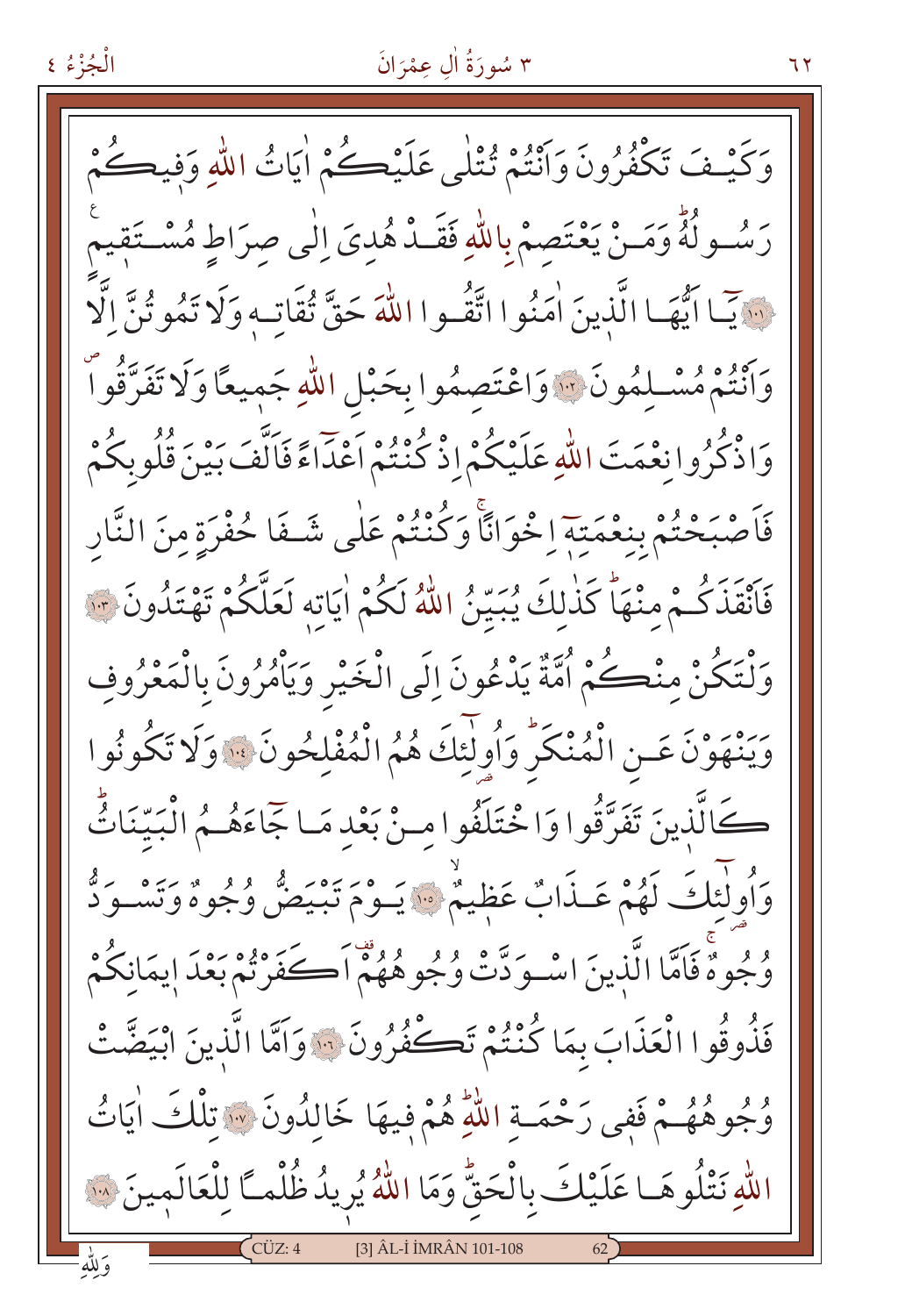وَلِلّٰهِ مَـا فِي السَّــٰموَاتِ وَمَا فِـى الْأَرْضُ وَالَى اللهِ تُرْجَعُ الْأُمُورُ ۚ فَ كُنْتُمْ خَيْرَ اُمَّـةِ اُخْرِجَـتْ لِلنَّـاسِ تَأْمُرُونَ بِالْمَعْـرُوفِ وَتَنْهَوْنَ عَنِ الْمُنْكَــرِ وَتُؤْمِنُونَ بِـاللّهِ وَلَوْ أَمَنَ آَهْلُ الْكِتَابِ لَكَانَ خَيْرًا لَهُمْ مِنْهُمُ الْمُؤْمِنُونَ وَاَكْثَرُهُمُ الْفَاسِقُونَ ۚ " لَنْ يَضُرُّوكُمْ إِلَّا اَذًى وَإِنْ يُقَاتِلُوكُمْ يُوَلُّوكُمْ وَكُمُ الْأَدْبَارَ ثُـمَّ لَا يُنْصَـرُونَ ۞ صُربَتْ عَلَيْهِـمُ الذِّلَّةُ اَيْنَ مَا ثُقِفٌـوا اِلَّا بِحَبْلٍ مِنَ اللهِ وَحَبْلٍ مِنَ النَّاسِ وَبَآؤُ بِغَضَبٍ مِنَ اللّٰهِ وَضُرِبَتْ عَلَيْهِمُ الْمَسْكَنَةُ ذٰلِكَ بِٱنَّهُمْ كَانُوا يَكْفُرُونَ بِاٰيَاتِ اللهِ وَيَقْتُلُونَ الْأَنْبِيَّاءَ بِغَيْرِ حَقٌّ ذٰلِكَ بِمَا عَصَوْا وَكَانُوا يَعْتَدُونٌّ ۞ لَيْسُـوا سَوَّاءً مِنْ أَهْلِ الْكِتَابِ أُمَّةٌ قَائِمَةٌ يَتْلُونَ أيَاتِ اللّهِ أَنَاءَ الَّيْــلِ وَهُــمْ يَسْــجُدُونٍّ ۚ ۚ وَا يُؤْمِنُــونَ بِاللّٰهِ وَالْيَــوْمِ الْأَخِر وَيَأْمُرُونَ بِالْمَعْرُوفِ وَيَنْهَوْنَ عَنِ الْمُنْكَرِ وَيُسَارِعُونَ في الْخَيْرَاتِ وَأُولٰئِكَ مِنَ الصَّالِحِينَ ۞ وَمَا يَفْعَلُوا مِنْ خَيْـرٍ فَلَـنْ يُكِّفَـرُوهُ وَاللّهُ عَلِيـمٌ بِالْمُتَّقِيـنَ ۞ 131 ÂL-I IMRÂN 109-115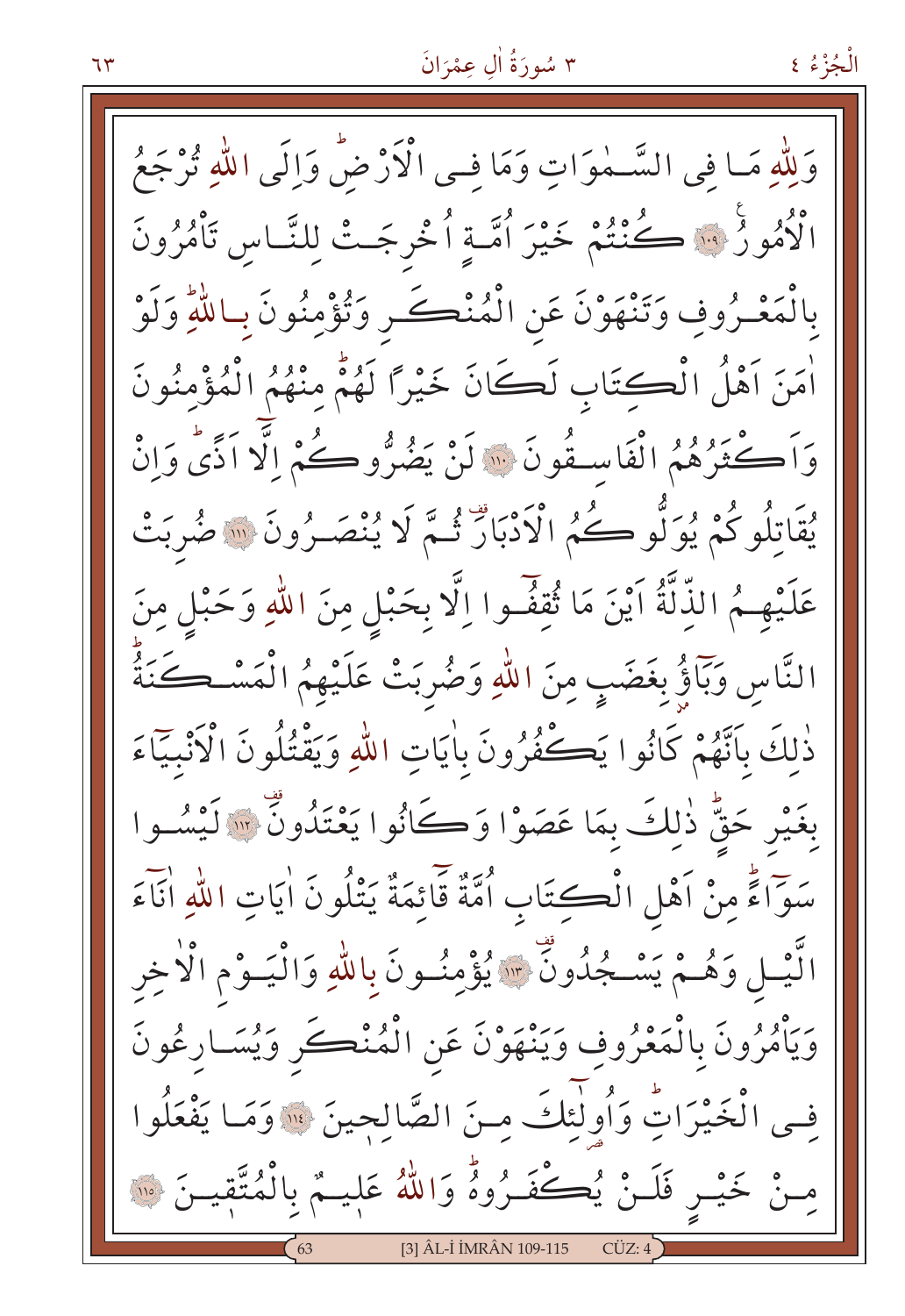انَّ الَّذينَ كَفَرُوا لَنْ تُغْنِيَ عَنْهُمْ أَمْوَالُهُمْ وَلَّا أَوْلَادُهُمْ منَ اللَّهِ شَــبْـئًا وَأُولَٰئِكَ اَصْحَابُ النَّارَ هُــمْ فِيهَا خَالِدُونَ لِلْهَ مَثَلُ مَا يُنْفقُونَ في هٰذِهِ الْحَيْوةِ الدُّنْيَا كَمَثَلِ رِيح فِيهَـا صِنٌّ اَصَابَتْ حَرْثَ قَوْم ظَلَمُوا اَنْفُسَـهُمْ فَاَهْلَكَتْهُ وَمَا ظَلَمَهُمُ اللَّهُ وَلْكِنْ أَنْفُسَـهُمْ يَظْلَمُونَ ۞ يَا أَيُّهَا الَّذِينَ اْمَنُوا لَا تَتَّخِذُوا بِطَانَةً مِنْ دُونِكُمْ لَا يَاْلُونَكُمْ خَبَالَاًّ وَدُّوا مَـا عَنِتُّمْ قَدْ بَـدَتِ الْبَغْضَاءُ مِنْ أَفْوَاهِهِـمْ وَمَا تُخْفِي صُدُورُهُمْ اَكْبَرُ قَدْ بَيِّنَّا لَكُمُ الْأَيَاتِ إِنْ كُنْتُمْ تَعْقِلُونَ ۚ إِلَّا هَّمَا أَنْتُمْ أُولَاءِ تُحبُّونَهُمْ وَلَا يُحِبُّونَكُمْ وَتُؤْمِنُونَ بِالْكِتَابِ كُلُّهُ وَإِذَا لَقُو كُمْ قَالُوا اٰمَنَّاْ وَإِذَا خَلَوْا عَضُّوا عَلَيْكُمُ الْأَنَامِلَ مِنَ الْغَيْظُ قُلْ مُوتُوا بِغَيْظِكُمْ إِنَّ اللَّهَ عَلِيمٌ بِذَاتٍ الصُّدُورِ ۚ إِنْ تَمْسَسْكُمْ حَسَنَةٌ تَسُؤْهُمْ وَإِنْ تُصِبْكُمْ سَــِّيَّةٌ يَفْرَحُوا بِهَاْ وَإِنْْ تَصْبِرُوا وَتَتَّقُـوا لَا يَضُرُّكُمْ كَيْدُهُمْ شَيْـعًا إِنَّ اللَّهَ بِمَا يَعْمَلُونَ مُحِيطٌ \* وَإِذْ غَدَوْتَ مِنْ أَهْلِكَ تُبَوِّئُ الْمُؤْمِنِينَ مَقَاعِدَ لِلْقِتَالِّ وَاللَّهُ سَـمِيعٌ عَلِيمٌ ٣ [3] ÂL-İ İMRÂN 116-121

الْجُزْءُ ٤

ع 7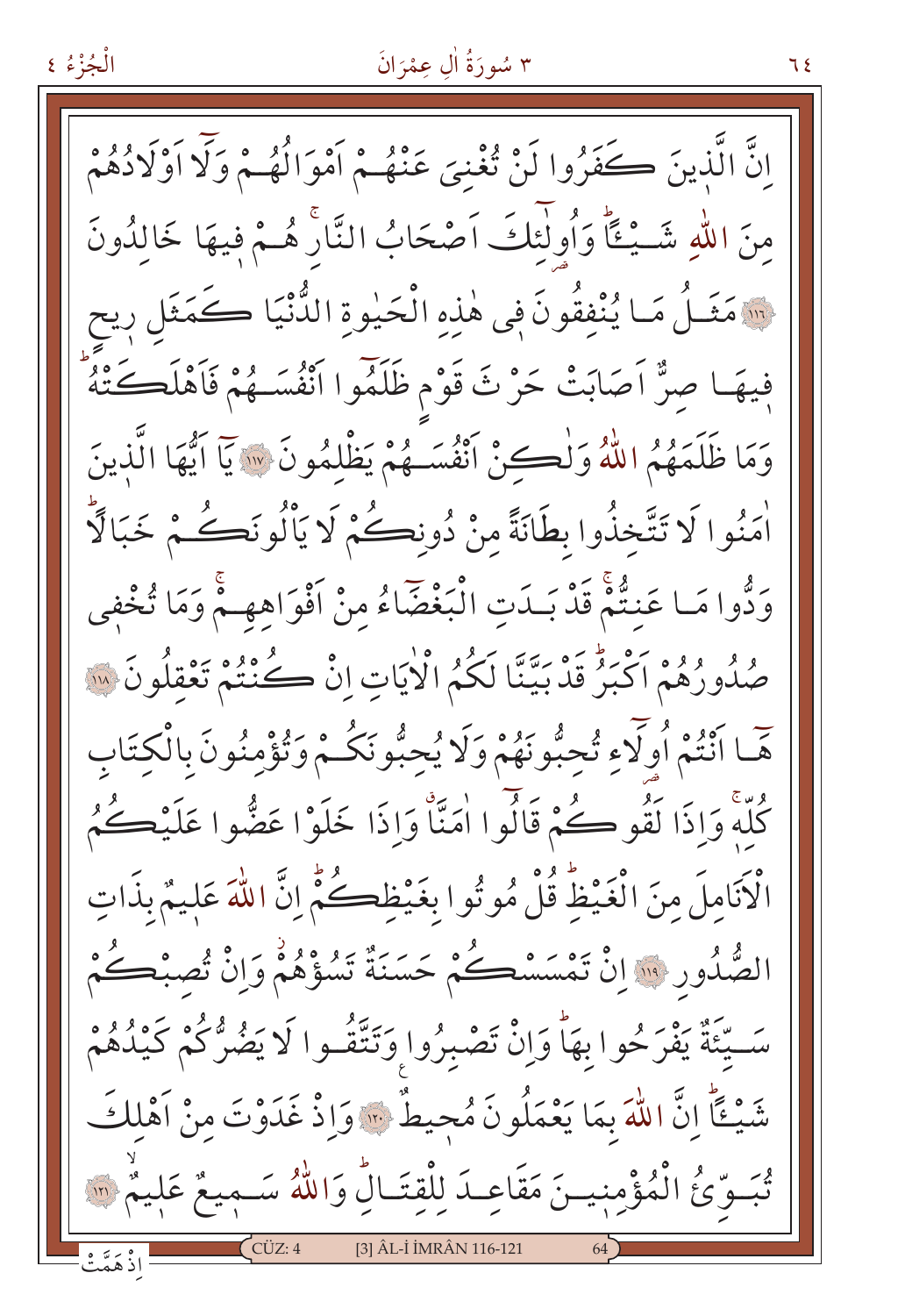الْجُزْءُ ٤

اذْ هَمَّتْ طَّائِفَتَانِ مِنْڪُمْ أَنْ تَفْشَلاً وَاللَّهُ وَلِيُّهُمَـاً وَعَلَى اللَّهِ فَلْيَتَـوَكَّلِ الْمُؤْمِنُونَ \* وَلَقَـدْ نَصَرَكُمُ اللَّهُ بِبَدْرِ وَأَنْتُمْ اَدَلَّةٌ فَاتَّقُوا اللّهَ لَعَلَّكُمْ تَشْكُرُونَ \* إِذْ تَقُولُ لِلْمُؤْمِنِينَ اَلَنْ يَكْفِيَكُمْ اَنْ يُمِدَّكُمْ رَبُّكُمْ بِثَلْثَةِ الَافِ مِنَ الْمَلْئِكَةِ مُنْزَلِينٌ \* بَلَّى اِنْ تَصْبِرُوا وَتَتَّقُوا وَيَأْتُو كُمْ مِنْ فَوْرِهِمْ هٰذَا يُمْدِدْكُمْ رَبُّكُمْ بِخَمْسَـةِ الَافِ مِنَ الْمَلْئِكَةِ مُسَوِّمينَ فَ وَمَا جَعَلَهُ اللَّهُ إِلَّا بُشْرٰى لَكُمْ وَلِتَطْمَئِنَّ قُلُوبُكُمْ بِهِ وَمَا النَّصْرُ اِلَّا مِنْ عِنْدِ اللّهِ الْعَزِيزِ الْحَكِيمْ ۞ لِيَقْطَعَ طَرَقًا منَ الَّذِينَ كَفَرِّوا أَوْ يَكْبِتَهُمْ فَيَنْقَلَبُوا خَائِبِينَ لِهِ لَيْسَ لَكَ مِنَ الْأَمْرِ شَـيْءٌ أَوْ يَتُوبَ عَلَيْهِـمْ أَوْ يُعَذِّبَهُمْ فَاتَّهُـمْ ظَالمُـونَ « وَلِلَّهِ مَا في السَّـمٰوَاتِ وَمَـا فِي الْأَرْضَ يَغْفِيرُ لِمَنْ يَشَاءُ وَيُعَذِّبُ مَنْ يَشَاءُ وَاللَّهُ غَفُورٌ رَحِيمٌ فِي اللَّهُ يّاً أَيُّهَا الَّذِينَ اٰمَنُوا لَا تَأْكُلُوا الرّبِّبوا أَضْعَافًا مُضَاعَفَةٌ وَاتَّقُوا اللَّهَ لَعَلَّكُمْ تُفْلِحُونَ ۞ وَاتَّقُوا النَّارَ الَّتِي أُعِدَّتْ لِلْكَافِرِينَ ۞ وَاَطِيعُوا اللَّهَ وَالرَّسُولَ لَعَلَّكُمْ تُرْحَمُونَ ۞ [3] ÂL-İ İMRÂN 122-132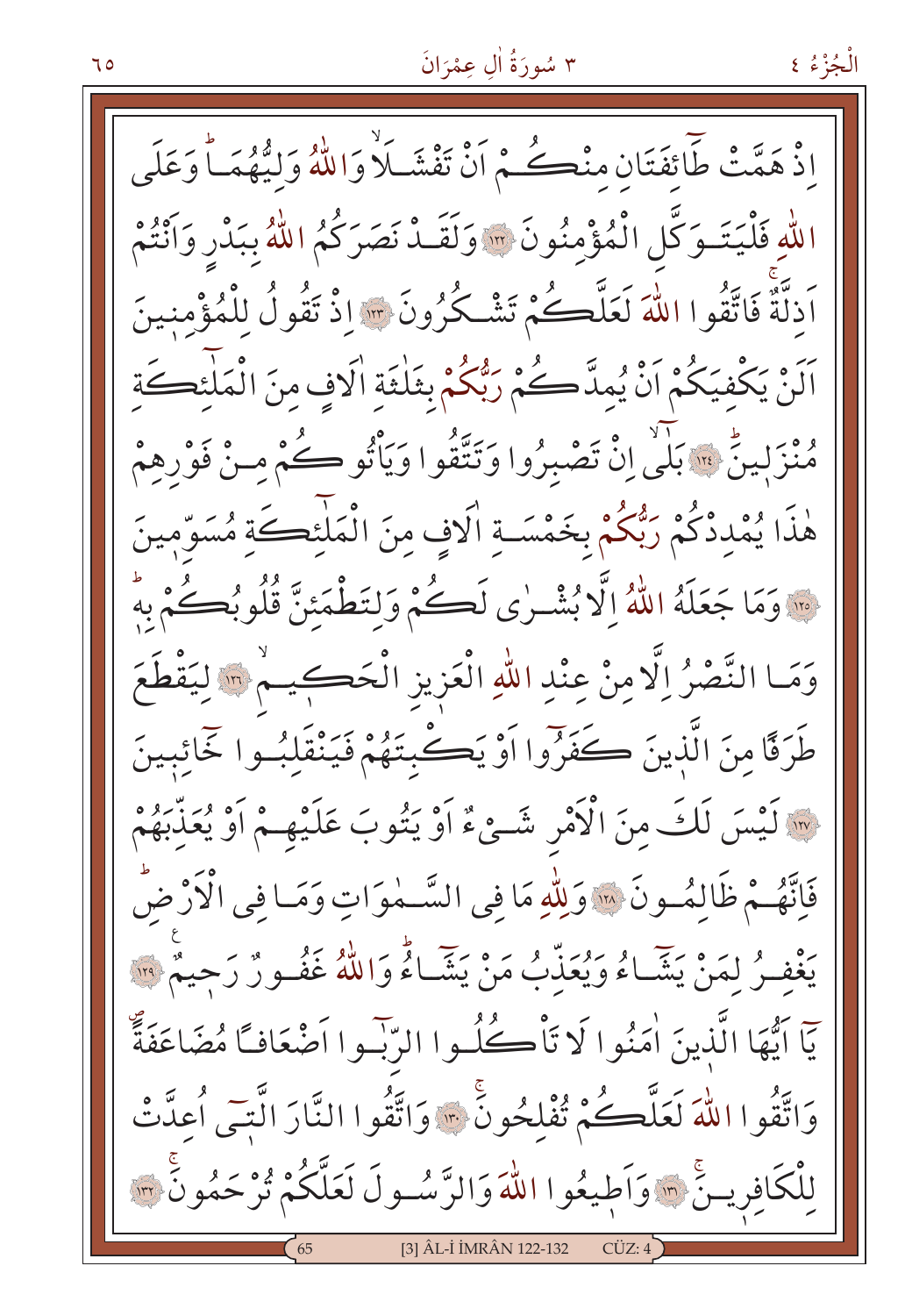الْجُزْءُ ٤

وَسَـارِغُوا إِلَٰى مَغْفِرَةِ مِنْ رَبِّكُمْ وَجَنَّةٍ عَرْضُهَا السَّمٰوَاتُ وَالْأَرْ ضُ اُعِدَّتْ لِلْمُتَّقِينُ ٣ اَلَّذِينَ يُنْفقُونَ في السَّـرَّاءِ وَالضَّرَّاءِ وَالْكَاظِمِينَ الْغَيْظَ وَالْعَافِينَ عَـنِ النَّاسِّ وَاللَّهُ يُحِبُّ الْمُحْسِنِينَ \* وَالَّذِينَ إِذَا فَعَلُوا فَاحِشَةً أَوْ ظَلَمُوا أَنْفُسَـهُمْ ذَكَرُوا اللَّهَ فَاسْـتَغْفَرُوا لِذُنُوبِهِمْ وَمَنْ يَغْفِرُ الذُّنُوبَ الَّا اللَّهُ وَلَـمْ يُصِـرُّوا عَلَى مَـا فَعَلُوا وَهُمْ يَعْلَمُونَ ۞ أُولٰئِكَ جَزَّاؤُهُمْ مَغْفِرَةٌ مِنْ رَبِّهِمْ وَجَنَّاتٌ تَجْرِي مِنْ تَحْتِهَا الْأَنْهَارُ خَالِدِينَ فِيهَـاً وَنِعْـمَ اَجْرُ الْعَامِلِيـنِّ ۞ قَـدْ خَلَتْ مِنْ قَبْلِكُمْ سُـنَنّْ فَسـيرُوا فِي الْأَرْضِ فَانْظُرُوا كَيْفَ كَانَ عَاقبَةُ الْمُكَذِّبِينَ ۞ هٰذَا بَيَـانٌ لِلنَّـاسِ وَهُـدًى وَمَوْعِظَـةٌ لِلْمُتَّقِيـنَ \* وَلَا تَهنُوا وَلَا تَحْزَنُوا وَأَنْتُمُ الْأَعْلَـوْنَ إِنْ كُنْتُمْ مُؤْمِنِيِـنَ ۞ إِنْ يَمْسَسْـكُمْ قَوْمٌ فَقَدْ مَـسَّ الْقَوْمَ قَـوْمٌ مثْلُهُ وَتِلْكَ الْكَيَّامُ نُدَاوِلُهَا بَيْنَ النَّـاسُ وَلِيَعْلَـمَ اللَّهُ الَّذِيـنَ اٰمَنُوا وَيَتَّخِـذَ مِنْكُمْ شُـهَدَاءً وَاللَّهُ لَا يُحِبُّ الظَّالِمِيـنُ بِنَا [3] ÂL-İ İMRÂN 133-140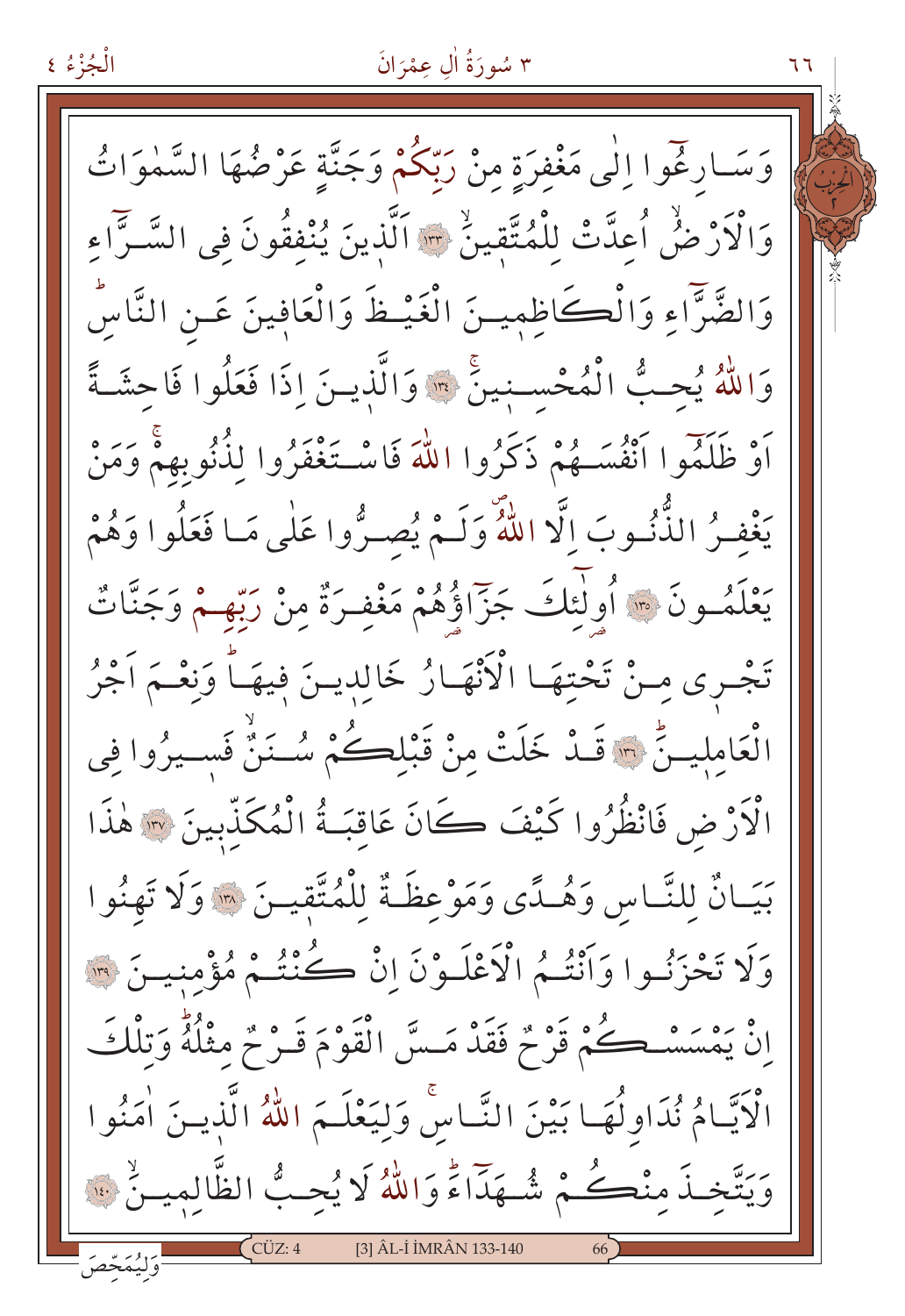الْجُزْءُ ٤

وَلِيُمَحِّصَ اللَّهُ الَّذِينَ اٰمَنُوا وَيَمْحَقَ الْكَافِرِينَ ۞ أَمْ حَسَـبْتُمْ اَنْ تَدْخُلُوا الْجَنَّةَ وَلَمَّـا يَعْلَم اللّهُ الَّذِينَ جَاهَدُوا مِنْكُمْ وَيَعْلَمَ الصَّابِرِينَ \* وَلَقَــدْ كُنْتُمْ تَمَنَّوْنَ الْمَوْتَ مِنْ قَبْـلِ أَنْ تَلْقَوْهُ فَقَــدْ رَايْتُمُوهُ وَأَنْتُمْ تَنْظُـرُونَ ۞ وَمَا مُحَمَّدٌ اِلَّا رَسُـولٌ قَدْ خَلَتْ مِنْ قَبْلِه الرُّسُـلُ افَائِـنْ مَاتَ اَوْ قُتلَ انْقَلَبْتُمْ عَلَى اَعْقَابِكُمْ وَمَنْ يَنْقَلِبْ عَلَى عَقِبَيْهِ فَلَنْ يَضُرَّ اللَّهَ شَيْءًاً وَسَـيَجْزِي اللَّهُ الشَّاكِرِينَ ۞ وَمَا كَانَ لِنَفْسِ اَنْ تَمُوتَ اِلَّا بِاذْنِ اللَّهِ كِتَابًا مُؤَجَّلًا وَمَنْ يُرِدْ ثَــوَابَ الدُّنْيَا نُؤْتِ مِنْهَاْ وَمَنْ يُرِدْ ثَوَابَ الْاخِـرَةِ نُؤْتِهِ مِنْهَاْ وَسَـنَجْزى الشَّاكِرِينَ ۞ وَكَايِّنْ مِنْ نَبِيِّ قَاتَلَ مَعَهُ رِبِّيُونَ كَثِيرٌ فَمَا وَهَنُوا لِمَّا اَصَابَهُمْ فِي سَبِيلِ اللَّهِ وَمَا ضَعُفُوا وَمَا اسْتَكَانُواْ وَاللَّهُ يُحِبُّ الصَّابِرِينَ \* وَمَا كَانَ قَوْلَهُمْ اِلَّهَ اَنْ قَالُــوا رَبَّنَا اغْفرْ لَنَا ذُنُوبَنَا وَاِسْــرَافَنَا فَــى اَمْرِنَا وَثَبّتْ اَقْدَامَنَا وَانْصُرْنَا عَلَى الْقَوْمِ الْكَافِرِينَ \* فَاٰتِيهُمُ اللَّهُ ثَوَابَ الدُّّنْيَا وَحُسْـنَ ثَـوَابِ الْأَخِرَةِ وَاللَّهُ يُحِبُّ الْمُحْسـنِينَ \*\* [3] ÂL-İ İMRÂN 141-148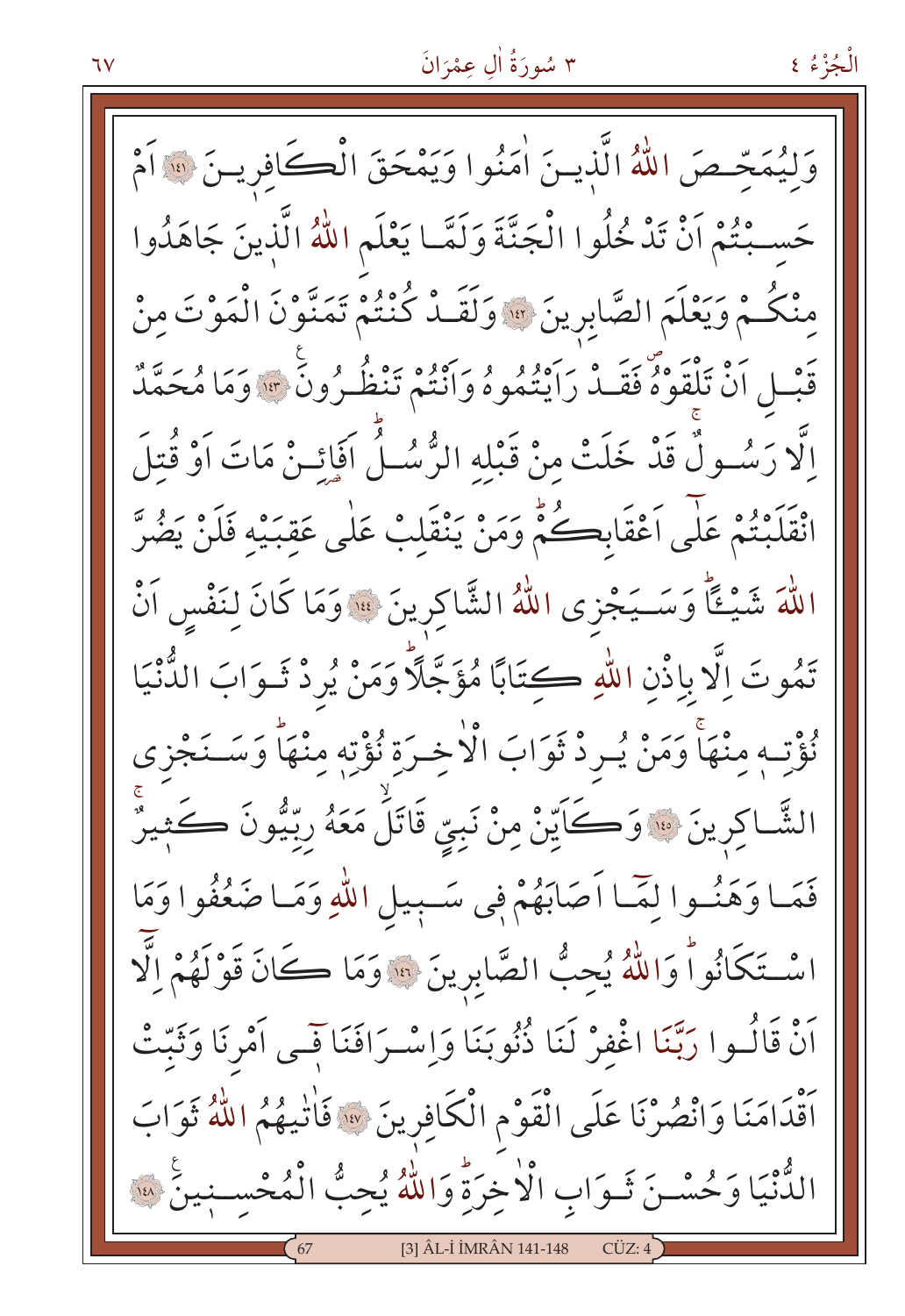الْجُزْءُ ٤ ٣ سُورَةُ أَلِ عِمْرَانَ ٦٨ يّاً أَيُّهَا الَّذِينَ أُمَنُوا إِنْ تُطِيعُوا الَّذِينَ كَفَرُوا يَرُدُّوڪُمْ عَلٰى اَعْقَابِڪُمْ فَتَنْقَلِبُوا خَاسرينَ ِ بَلِ اللَّهُ مَوْلْيِكُمْ وَهُوَ خَيْرُ النَّاصِرِينَ وا سَنُلْقِى فِي قُلُوبِ الَّذِينَ كَفَرُوا الرُّغْبَ بِمَا اَشْرَكُوا بِاللَّهِ مَا لَمْ يُنَزِّلْ بِهِ سُلْطَاتًا وَمَأْوٰيِهُمُ النَّارُّ وَبِئْسَ مَثْوَى الظَّالِمِينَ ۞ وَلَقَدْ صَدَقَكُمُ اللَّهُ وَعْدَهُ إِذْ تَحُسُّونَهُمْ بِإِذْنِهِ حَتَّى إِذَا فَشِلْتُمْ وَتَنَازَعْتُمْ فِي الْأَمْرِ وَعَصَيْتُمْ مِنْ بَعْدِ مَّا أَرْيِكُمْ مَا تُحبُّونَ منْكُمْ مَنْ يُرِيدُ الدُّنْيَا وَمِنْكُمْ مَنْ يُرِيدُ الْاخْرَةَ ثُمَّ صَرَفَكُمْ عَنْهُمْ لِيَبْتَلِيَكُمْ وَلَقَدْ عَفَا عَنْڪُمْ وَاللَّهُ ذُو فَضْل عَلَى الْمُؤْمِنِينَ ۞ إِذْ تُصْعِدُونَ وَلَا تَلْوُنَ عَلَى اَحَد وَالرَّسُولُ يَدْعُوكُمْ فَى أُخْرٰيڪُمْ فَاثَابَڪُمْ غَمًّا بِغَمِّ لِكَيْلًا تَحْزَنُوا عَلَى مَا فَاتَكُمْ وَلَا مَّا أَصَابَكُمْ وَاللَّهُ خَبِيرٌ بِمَا تَعْمَلُونَ ۞ <mark>َ ثُمَّ أَنْزَلَ</mark> [3] ÂL-İ İMRÂN 149-153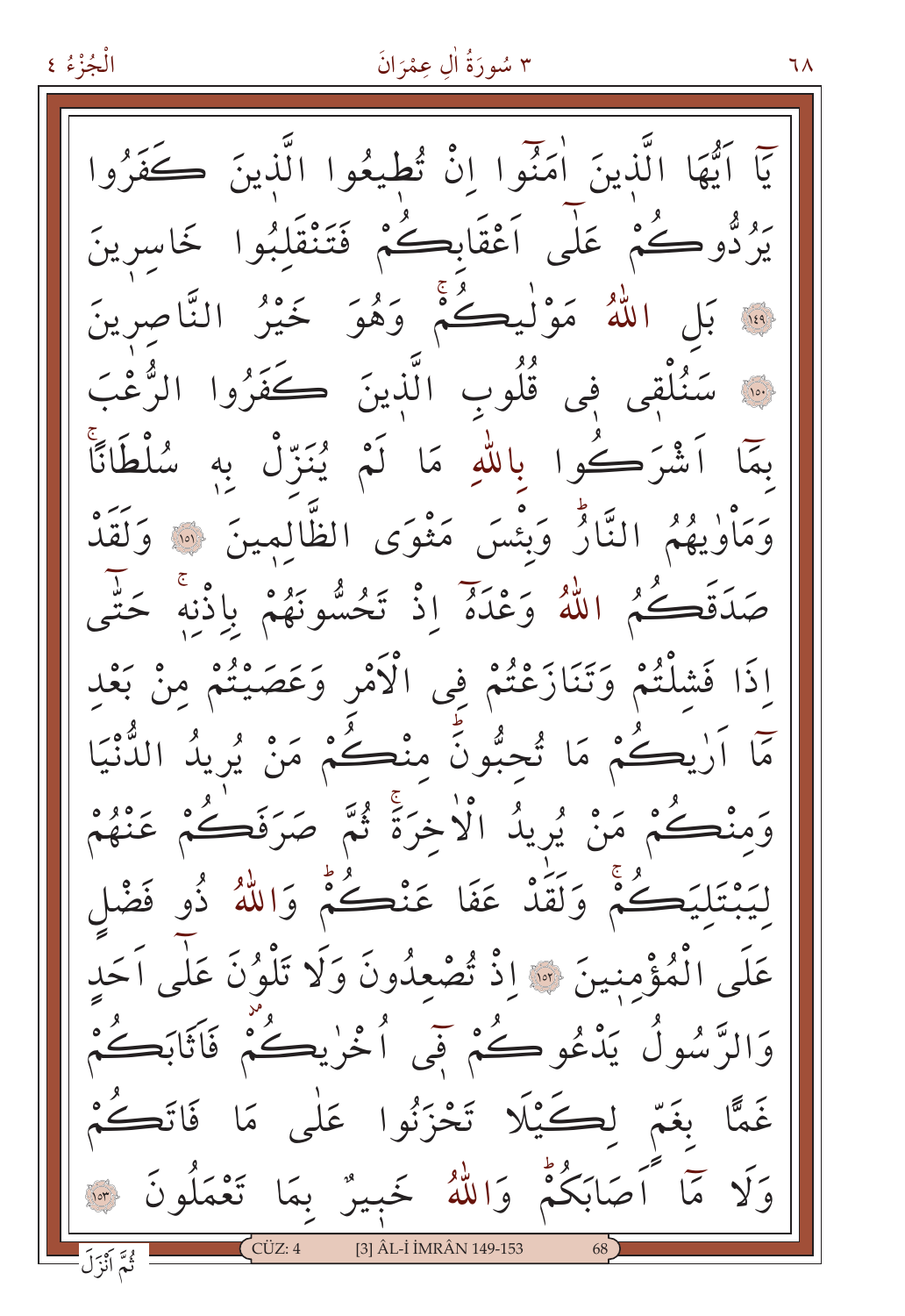الْجُزْءُ ٤

ثُمَّ أَنْزَلَ عَلَيْكُمْ مِنْ بَعْدِ الْغَمِّ أَمَنَةً نُعَاسًا يَغْشَى طَائِفَةً مِنْكُمْ وَطَّائِفَةٌ قَدْ آهَمَّتْهُمْ أَنْفُسُهُمْ يَظُنُّونَ بِاللّهِ غَيْرَ الْحَقّ ظَنَّ الْجَاهِلِيَّةِ يَقُولُونَ هَلْ لَنَا مِنَ الْأَمْرِ مِنْ شَيْءٍ قُلْ اِنَّ الْاَمْرَ كُلَّهُ لِلْمَٰ يُخْفُونَ فَمِي اَنْفُسهِمْ مَا لَا يُبْدُونَ لَكَ يَقُولُونَ لَوْ كَانَ لَنَا مِنَ الْأَمْرِ شَيْءٌ مَا قُتِلْنَا هٰهُنَاً قُلْ لَوْ كُنْتُمْ فِي بُيُوتِكُمْ لَبَرَزَ الَّذِينَ كُتِبَ عَلَيْهِمُ الْقَتْلُ اِلٰى مَضَاجِعِهِمْ وَلِيَبْتَلِيَ اللَّهُ مَا فِي صُدُورِكُمْ وَلِيُمَحِّصَ مَا فِي قُلُوبِكُمُّ وَاللَّهُ عَلِيمٌ بِذَاتِ الصُّدُورِ \* إِنَّ الَّذِينَ تَوَلَّوْا مِنْكُمْ يَوْمَ الْتَقَى الْجَمْعَانْ اِنَّمَا اسْتَزَلَّهُمُ الشَّيْطَانُ بِبَعْضٍ مَا كَسَبُواْ وَلَقَدْ عَفَا اللَّهُ عَنْهُمُّ إِنَّ اللَّهَ غَفُورٌ حَلِيمٌ ۞ يَا أَيُّهَا الَّذِينَ أَمَنُوا لَا تَكُونُوا كَالَّذِينَ كَفَرُوا وَقَالُوا لِإِخْوَانِهِمْ إِذَا صَرَبُوا فِي الْأَرْضِ أَوْ كَانُوا غُزًّى لَوْ كَانُوا عِنْدَنَا مَا مَاتُوا وَمَا قُتلُواً لِيَجْعَلَ اللَّهُ ذٰلكَ حَسْرَةً فِي قُلُوبِهِمْ وَاللَّهُ يُحْيِي وَيُمِيثُ وَاللَّهُ بِمَا تَعْمَلُونَ بَصِيرٌ ۞ وَلَئِنْ قُتِلْتُمْ فِي سَبِيل اللَّهِ أَوْ مُتُّمْ لَمَغْفِرَةٌ مِنَ اللَّهِ وَرَحْمَةٌ خَيْرٌ مِمَّا يَجْمَعُونَ ۞ [3] ÂL-İ İMRÂN 154-157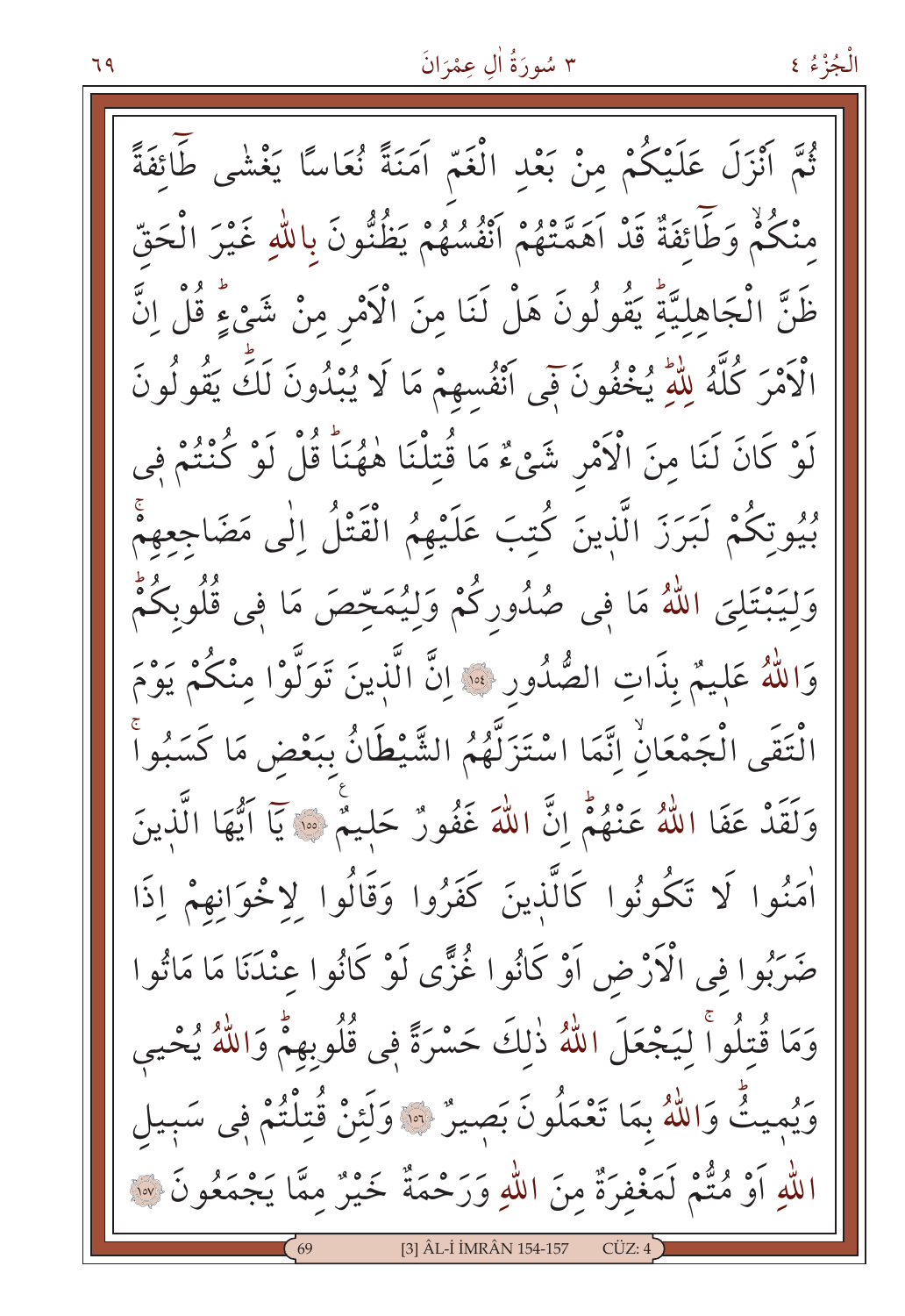وَلَئِـنْ مُتُّمْ أَوْ قُتِلْتُمْ لَالَى اللَّهِ تُحْشَـرُونَ ۞ فَبِمَا رَحْمَةِ منَ اللَّهِ لنْتَ لَهُمْ وَلَوْ كُنْتَ فَظًّا غَليظَ الْقَلْبِ لَانْفَضُّوا مِنْ حَوْلِكَ فَاعْفُ عَنْهُمْ وَاسْتَغْفِرْ لَهُمْ وَشَـاوِرْهُمْ فِي الْأَمْرِ فَـاِذَا عَزَمْتَ فَتَوَكَّلْ عَلَى اللّهِ إِنَّ اللّهَ يُحبُّ الْمُتَوَكَّلينَ وَرَ إِنْ يَنْصُرْكُمُ اللَّهُ فَلَا غَالبَ لَكُمْ وَإِنْ يَخْذُلْكُمْ فَمَنْ ذَا الَّذِي يَنْصُرُكُمْ مِنْ بَعْدِهِ وَعَلَى اللَّهِ فَلْيَتَوَ كَّلِ الْمُؤْمِنُونَ فِيَّةٍ وَمَا كَانَ لِنَبِيِّ اَنْ يَغُـلَّ وَمَنْ يَغْلُـلْ يَأْتِ بِمَا غَـلَّ يَوْمَ الْقِيْمَةِ ثُمَّ تُوَفِّى كُلَّ نَفْسِ مَا كَسَبَتْ وَهُمْ لَا يُظْلَمُونَ ۞ اَفَمَنِ اتَّبَعَ رِضْوَانَ اللَّهِ ڪَمَنْ بَاءَ بِسَخَطِ منَ اللَّهِ وَمَأْوٰيهُ جَهَنَّـمٌ وَبِئْسَ الْمَصِيرُ \* وَهُمْ دَرَجَاتٌ عِنْدَ اللَّهِ وَاللَّهُ بَصِيرٌ بِمَـا يَعْمَلُـونَ \* لَقَدْمَنَّ اللَّهُ عَلَـى الْمُؤْمِنينَ اِذْبَعَثَ فِيهِمْ رَسُولًا منْ اَنْفُسهمْ يَتْلُوا عَلَيْهِمْ اٰيَاتِه وَيُزَكِّيهِمْ وَيُعَلِّمُهُمُ الْكتَابَ وَالْحِكْمَةَ وَإِنْ كَانُوا مِنْ قَبْلُ لَفي ضَلَالٍ مُبِينٍ ۞ أَوَلَمَّا أَصَابَتْكُمْ مُصِيبَةٌ قَدْ أَصَبْتُمْ مِثْلَيْهَاْ قُلْتُمْ أَنِّي هٰذَاْ قُلْ هُوَ مِنْ عِنْدِ أَنْفُسِكُمْ إِنَّ اللّٰهَ عَلٰى كُلِّ شَـئٍ ءٍ قَدِيرٌ ۞ وَمَّا أَصَابَكُمْ [3] ÂL-İ İMRÂN 158-165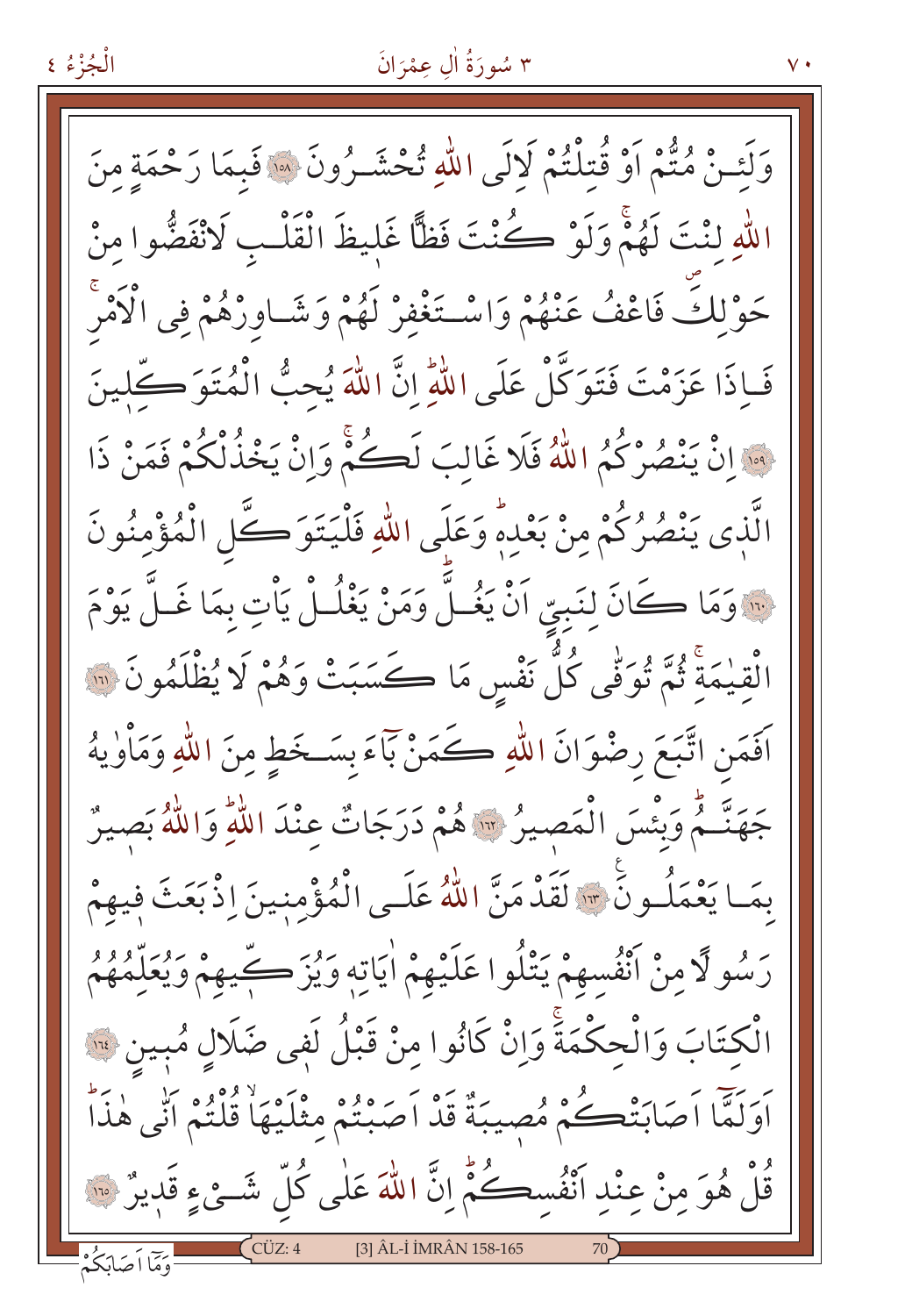وَمَّا أَصَابَكُمْ يَـوْمَ الْتَقَـى الْجَمْعَـانِ فَبِياذْنِ اللّهِ وَلِيَعْلَمَ الْمُؤْمِنينُ ۚ " وَلِيَعْلَمَ الَّذِينَ نَافَقُوا ۚ وَقِيلَ لَهُمْ تَعَالَوْا قَاتِلُوا فِي سَبِيلِ اللَّهِ أَوِ ادْفَعُوا ّقَالُوا لَـوْ نَعْلَمُ قِتَالًا لَاتَّبَعْنَاكُمْ هُمْ لِلْكُفْرِ يَوْمَئِذِ آقْرَبُ مِنْهُمْ لِلْإِيمَـانِّ يَقُو لُـونَ بِأَفْوَاهِهِمْ مَا لَيْسَ فِي قُلُوبِهِمْ وَاللَّهُ أَعْلَمُ بِمَا يَڪُنُّهُ وِنَّ ۞ اَلَّذِينَ قَالُوا لِاخْوَانِهِمْ وَقَعَمْدُوا لَـوْ اَطَاعُونَا مَا قُتلُـواً قُلْ فَـادْرَؤُا عَنْ اَنْفُسِكُمُ الْمَوْتَ إِنْ كُنْتُمْ صَادِقِينَ لِلَّهِ وَلَا تَحْسَبَنَّ الَّذِينَ قُتِلُوا فِي سَـبِيلِ اللّهِ اَمْوَاتِّأَ بَلْ اَحْيَاءٌ عِنْـدَ رَبّهمْ يُرْزَقُونُّ فِينَ فَرحِيسَ بِمَا الْيُهُمُ اللَّهُ مِنْ فَضْلِهِ وَيَسْتَبْشَـرُونَ بِالَّذِينَ لَمْ يَلْحَقُوا بِهِمْ مِـنْ خَلْفِهِمْ اَلَّا خَوْفٌ عَلَيْهِـمْ وَلَا هُمْ يَحْزَنُونَ · يَسْتَبْشِـرُونَ بِنِعْمَةٍ مِنَ اللّهِ وَفَضْلُ وَاَنَّ اللّهَ لَا يُضِيعُ اَجْرَ الْمُؤْمنيــنَ « اَلَّذينَ اسْـتَجَابُوا لِلّٰهِ وَالرَّسُــولِ مــنْ بَعْد مَا أَصَابَهُمُ الْقَرْحُ لِلَّذِينَ أَحْسَنُوا مِنْهُمْ وَاتَّقَوْا أَجْرٌ عَظِيمٌ ۞ اَلَّذِينَ قَالَ لَهُمُ النَّاسُ إِنَّ النَّاسَ قَدْ جَمَعُوا لَكُمْ فَاخْشَوْهُمْ فَزَادَهُـمْ إيمَانِــاً وَقَالُــوا حَسْــبُنَا اللّهُ وَنِعْــمَ الْوَكِـــِـلُ ٣ [3] ÂL-I IMRÂN 166-173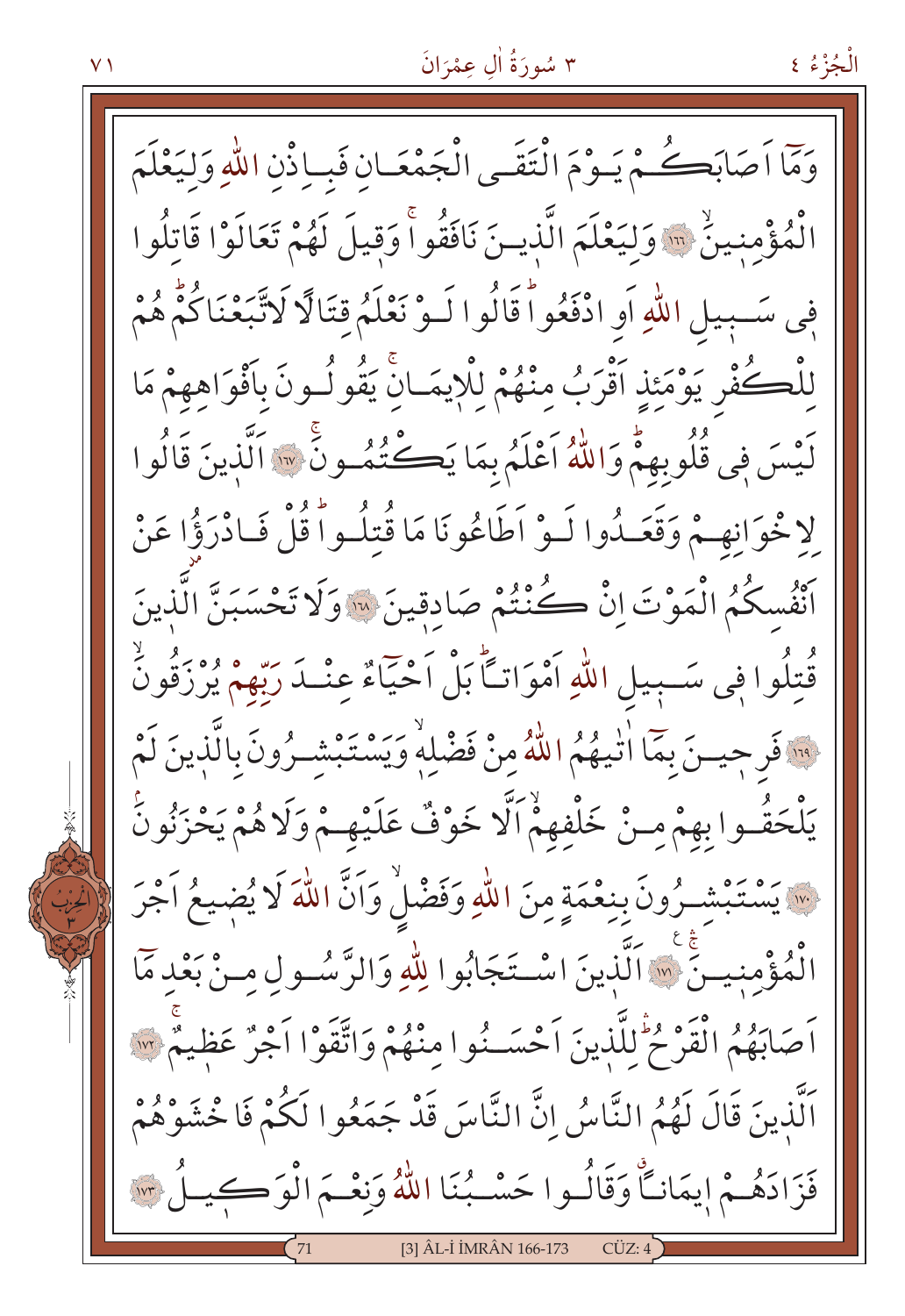## ٣ سُورَةُ أَلِ عِمْرَانَ

v۲

فَانْقَلَبُـوا بِنِعْمَةٍ مِنَ اللّهِ وَفَضْلِ لَمْ يَمْسَسْـهُمْ سُّـوءٌ وَاتَّبَعُوا رِضْوَانَ اللَّهِ وَاللَّهُ ذُو فَضْلِ عَظِيمٍ \* اِنَّمَا ذٰلِكُمُ الشَّيْطَانُ يُخَـوّفُ أَوْلِيّاًءَهُ فَلَا تَخَافُوهُمْ وَخَافُونِ إِنْ كُنْتُمْ مُؤْمِنِينَ ۞ وَلَا يَحْزُنْكَ الَّذِينَ يُسَـارِعُونَ فِي الْكُفْرَ اِنَّهُمْ لَنْ يَضُرُّوا اللَّهَ شَــيْـئًا يُرِيدُ اللّهُ اَلَّا يَجْعَلَ لَهُمْ حَظًّا فِي الْاخِرَةِ وَلَهُمْ عَذَابٌ عَظِيمٌ ﴾ [الَّ الَّذِينَ اشْتَرَوُا الْكُفْرَ بِالْإِيمَانِ لَنْ يَضُرُّوا اللَّهَ شَيْئًا وَلَهُمْ عَذَابٌ أَلِيمٌ \* وَلَا يَحْسَبَنَّ الَّذِينَ كَفَرُوا أَنَّمَا نُمْلِي لَهُمْ خَيْرٌ لِأَنْفُسِهِمْ إِنَّمَا نُمْلِي لَهُمْ لِيَزْدَادُوا إِثْمًا وَلَهُمْ عَذَابٌ مُهِينٌ «مَا كَانَ اللَّهُ لِيَذَرَ الْمُؤْمِنِينَ عَلَى مَّا أَنْتُمْ عَلَيْهِ حَتّٰى يَمِيزَ الْخَبِيثَ مِنَ الطَّيّبِ وَمَا كَانَ اللّٰهُ لِيُطْلِعَكُمْ عَلَى الْغَيْبِ وَلْكِنَّ اللَّهَ يَجْتَبِي مِنْ رُسُلِهِ مَنْ يَتِّمَاءُ فَاٰمِنُوا بِاللَّهِ وَرُسُلِّهِ وَإِنْ تُؤْمِنُوا وَتَتَّقُوا فَلَكُمْ أَجْرٌ عَظِيمٌ ۚ وَلَا يَحْسَـبَنَّ الَّذِينَ يَبْخَلُونَ بِمَّا اٰتِّيهُمُ اللَّهُ مِـنْ فَضْلِهِ هُوَ خَيْرًا لَهُمُّ بَلْ هُوَ شَــرٌّ لَهُمْ سَيُطَوَّقُونَ مَا بَخِلُوا بِهِ يَوْمَ الْقِيٰمَةِّ وَلِلَّهِ مِيرَا ثُ السَّـمٰوَاتِ وَالْأَرْضُ وَاللَّهُ بِمَا تَعْمَلُـونَ خَبِيرٌ ۞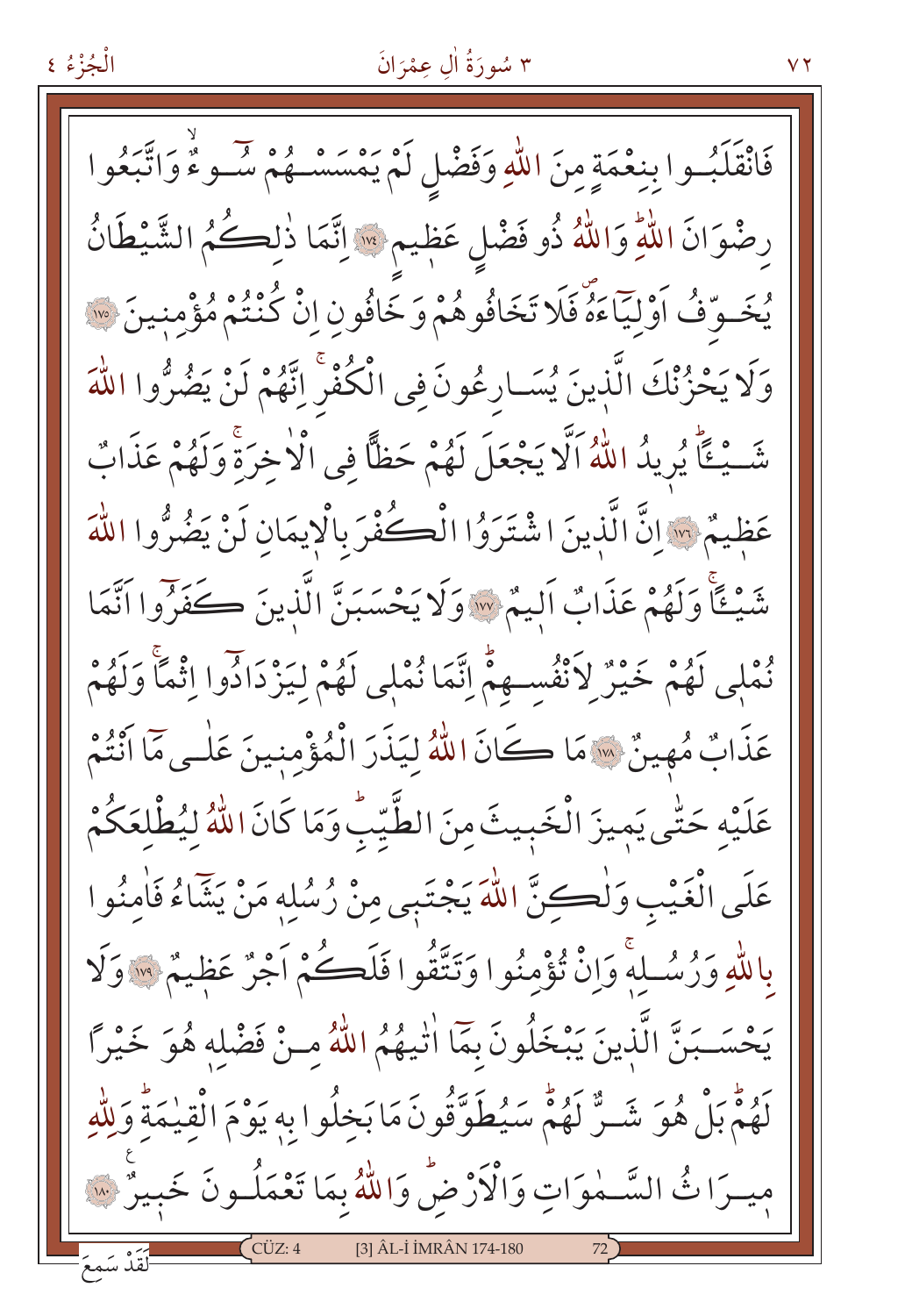الْجُزْءُ ٤

لَقَـٰذُ سَـٰمِـمَ اللّٰہُ قَـوْلَ الَّذِيـنَ قَالَـٰوا اِنَّ اللّٰہَ فَقيـرٌ وَنَحْنُ أَغْنِيَاءُ سَنَكْتُبُ مَا قَالُوا وَقَتْلَهُمُ الْأَنْبِيَّاءَ بِغَيْـرٍ حَـقٌّ وَنَقُـولُ ذُوقُـوا عَـذَابَ الْحَرِيقِ ۞ ذٰلِكَ بِمَا قَدَّمَتْ أَيْدِيكُمْ وَأَنَّ اللَّهَ لَيْسَ بِظَلَّامٍ لِلْعَبِيدِ ۞ اَلَّذِينَ قَالُسُوا إِنَّ اللَّهَ عَهِـدَ إِلَيْنَـا اَلَّا نُؤْمِـنَ لِرَسُـولٍ حَتّٰى يَأْتِيَنَا بِقُرْبَانِ تَأْكُلُهُ النَّارُّ قُلْ قَدْ جَاءَكُمْ رُسُـلٌ مِنْ قَبْلِي بِالْبَيِّنَـاتِ وَبِالَّذِي قُلْتُـمْ فَلـمَ قَتَلْتُمُوهُمْ انْ كُنْتُمْ صَادِقِينَ ﴾ قَانْ كَذَّبُوكَ فَقَدْ كُذَّبَ رُسُـلٌ مِنْ قَبْلِكَ جَمَاؤُ بِالْبَيِّنَاتِ وَالزُّبُرِ وَالْكِتَابِ الْمُنيرِ ۞ كُلُّ نَفْسٍ ذَائِقَةُ الْمَوْتِّ وَإِنَّمَا تُوَفَّوْنَ أُجُورَكُمْ يَوْمَ الْقِيْمَـةِّ فَمَـنْ زُحْـزِحَ عَـنِ النَّارِ وَأُدْخِـلَ الْجَنَّـةَ فَقَدْ فَبَارٌّ وَمَبَا الْحَيْوةُ الدُّنْيِّبَا إِلَّا مَتَاعُ الْغُـرُورِ \* لَتُبْلَوُنَّ فِّي اَمْوَالِكُمْ وَاَنْفُسكُمْ وَلَتَسْمَعُنَّ مِنَ الَّذِينَ اُوتُوا الْكِتَابَ مِنْ قَبْلِكُمْ وَمِنَ الَّذِينَ اَشْرَكُوا اَذًى كَثِيراً وَإِنْ تَصْبِـرُوا وَتَتَّقُّـوا فَـاِنَّ ذٰلِكَ مِنْ عَـزْمِ الْأُمُورِ ۞ ÂL-I IMRÂN 181-186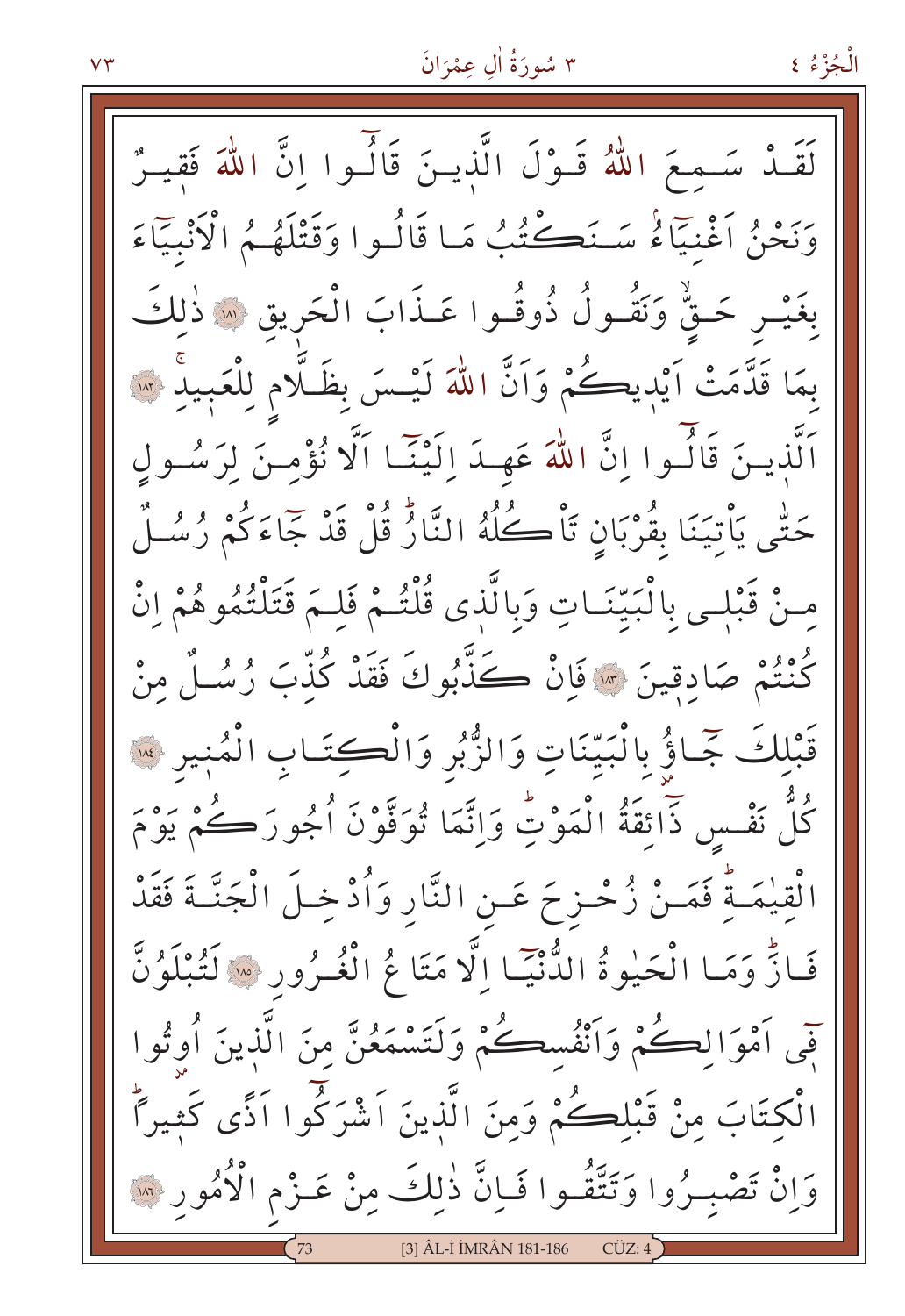وَاذْ اَخَـذَ اللَّهُ مِيثَـاقَ الَّذيـنَ أُوتُـوا الْكِتَـابَ لَتُبَيِّنُنَّهُ للنَّاسِ وَلَا تَكْتُمُونَهُ فَنَبَـٰذُوهُ وَرَاءَ ظُهُورِهِمْ وَاشْـتَرَوْا بِهِ ثَمَنـًا قَلِيـلاً فَبِئْـسَ مَـا يَشْـتَرُونَ \* لَا تَحْسَـبَنَّ الَّذِينَ يَفْرَحُــونَ بِمَّا آتَــوْا وَيُحِبُّونَ آنْ يُحْمَدُوا بِمَا لَــمْ يَفْعَلُوا فَلَا تَحْسَـبَنَّهُمْ بِمَفَازَةٍ مِنَ الْعَذَابَّ وَلَهُمْ عَـذَابٌ اَلِيمٌ سَوَلِلَّهِ مُلْكُ السَّمٰوَاتِ وَالْأَرْضُ وَاللَّهُ عَلٰى كُلِّ شَيْءٍ قَدِيرٌ \*\* إِنَّ فِي خَلْقِ السَّــٰمٰوَاتِ وَالْأَرْضِ وَاخْتِلَافِ الَّيْلِ وَالنَّهَار لَأَيَـاتٍ لِأُولِي الْآلْبَابَ \* اَلَّذِينَ يَذْكُرُونَ اللَّهَ قيَامًا وَقُعُو دًا وَعَلٰى جُنُوبِهِمْ وَيَتَفَكَّرُونَ فِي خَلْقِ السَّمٰوَاتِ وَالْأَرْضَّ رَبَّنَـا مَا خَلَقْتَ هٰذَا بَاطِلًا سُـبْحَانَكَ فَقنَا عَذَابَ النَّارِ وَوَ رَبَّنَـا اِنَّكَ مَنْ تُدْخِـلِ النَّارَ فَقَـدْ اَخْزَيْتَهُ وَمَـا لِلظَّالِمينَ مِنْ اَنْصَارِ \* رَبِّنَا اِتَّنَا سَـمِعْنَا مُنَادِيًّا يُنَـادِي لِلْإِيمَانِ أَنْ أُمِنُوا بِرَبِّكُمْ فَأُمَنَّا رَبَّنَا فَاغْفِرْ لَنَا ذُنُوبَنَا وَكَفَّرْ عَنَّا سَّيِّعَاتِنَا وَتَوَفَّنَا مَعَ الْأَبْرَارِ \* رَبَّنَا وَاٰتِنَـا مَا وَعَدْتَنَا عَلَى رُسُلِكَ وَلَا تُخْزِنَا يَوْمَ الْقِيْمَةِ إِنَّكَ لَا تُخْلِفُ الْمِيعَادَ \* [3] ÂL-İ İMRÂN 187-194

الْجُزْءُ ٤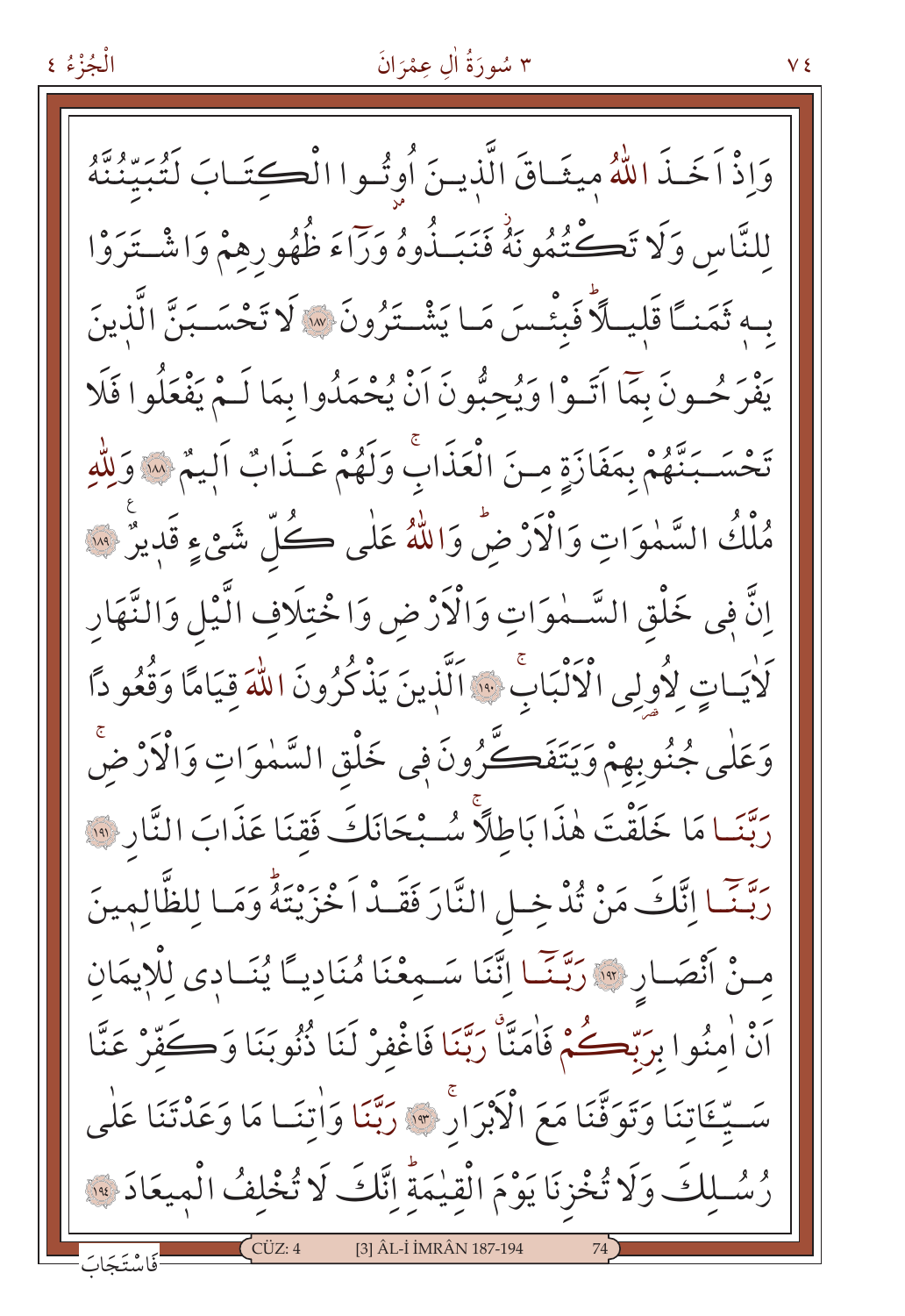فَاسْتَجَابَ لَهُمْ رَبُّهُمْ اَنِّي لَّا اُضِيعُ عَمَلَ عَامِلٍ مِنْڪُمْ مِنْ ذَكَرٍ أَوْ أُنْثَى بَعْضُكُمْ مِنْ بَعْضٌ فَالَّذِينَ هَاجَرُوا وَأُخْرِجُـوا مِـنْ دِيَارِهِـمْ وَأُوذُوا فِـى سَـبِيلٖى وَقَاتَلُـوا وَقُتِلُوا لَأُكَفِّرَنَّ عَنْهُـمْ سَـيِّـَٔاتِهِمْ وَلَأُدْخِلَنَّهُـمْ جَنَّاتٍ تَجْرِي مِنْ تَحْتِهَا الْأَنْهَارُ ثَوَابًا مِنْ عِنْدِ اللَّهِ وَاللَّهُ عِنْدَهُ حُسْـنُ الثَّوَابِ \* لَا يَغُرَّنَّكَ تَقَلُّبُ الَّذِينَ كَفَرُوا في الْبِلَادُ ۞ مَتَاعٌ قَلِيلٌ ثُمَّ مَأْوٰيهُمْ جَهَنَّمُ وَبِئْسَ الْمهَادُ ۞ لْڪِنِ الَّذِينَ اتَّقَوْا رَبَّهُمْ لَهُـمْ جَنَّاتٌ تَجْرِى مِـنْ تَحْتِهَا الْأَنْهَارُ خَالِدِينَ فِيهَا نُزُلًّا مِنْ عِنْدِ اللَّهِ وَمَا عِنْدَ اللَّهِ خَيْرٌ لِلْأَبْرَارِ ﴾ وَإِنَّ مِنْ أَهْلِ الْكِتَـابِ لَمَنْ يُؤْمِـنُ بِاللَّهِ وَمَّا ٱُنْزِلَ اِلَيْڪُمْ وَمَآا ٱُنْزِلَ اِلَيْهِمْ خَاشْـعِينَ لِلّٰهِ لَا يَشْتَرُونَ بِاٰيَـاتِ اللَّهِ ثَمَنًا قَلِيلًا أُولَٰئِكَ لَهُمْ اَجْرُهُـمْ عِنْدَ رَبِّهِمْ اِنَّ اللهَ سَـرِيعُ الْحِسَـابِ \* يَآ اَيُّهَـا الَّذِينَ اٰمَنُـوا اصْبِرُوا وَصَابِيرُوا وَرَابِطُوا وَاتَّقُوا اللَّهَ لَعَلَّكُمْ تُفْلِحُونَ ١٠ سُوِرَةُ النَّسَاءِ لٰإِيَّاتُهَا ١٧٦ مَلَنِيَّةٌ [3] ÂL-İ İMRÂN 195-200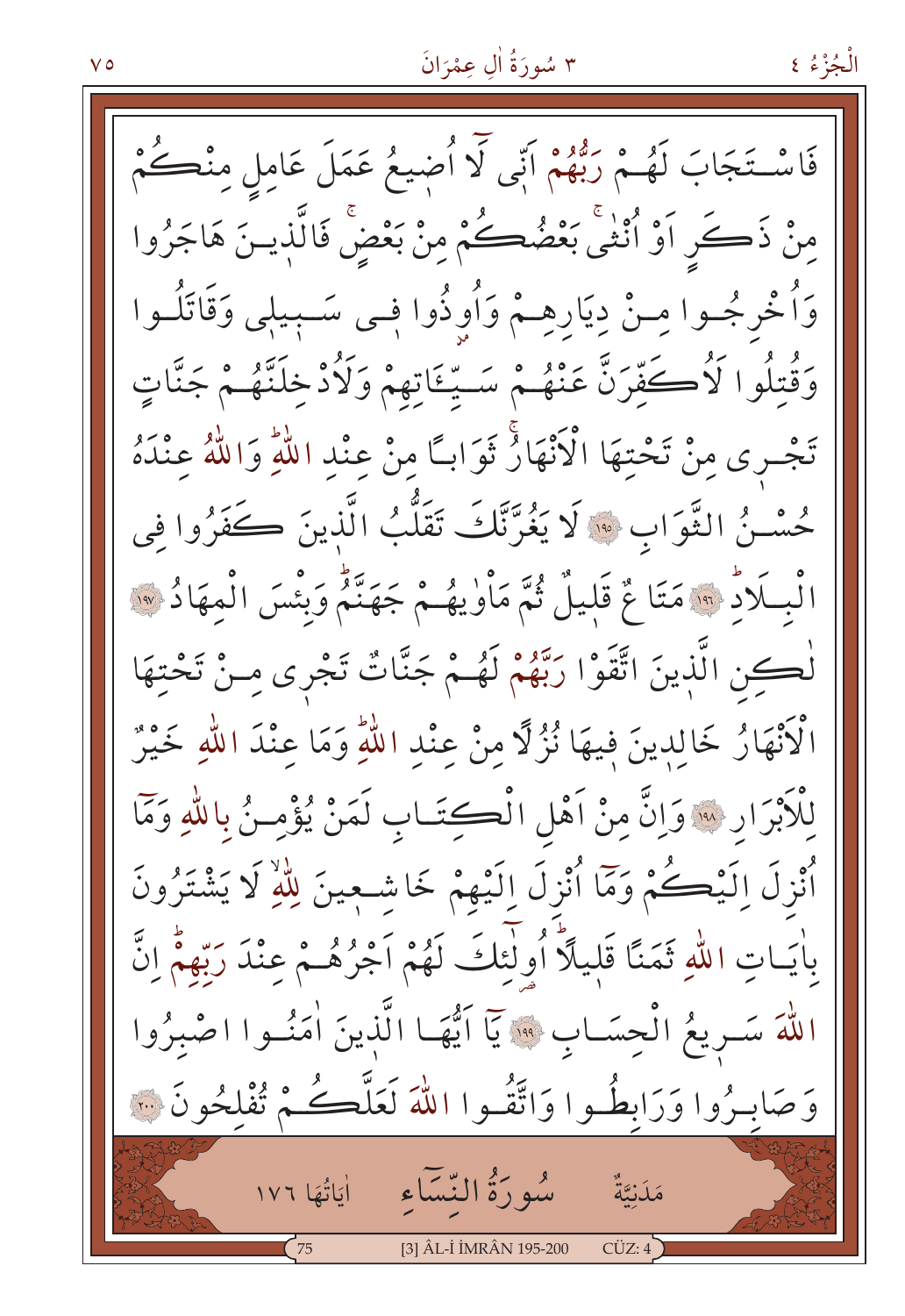# الْجُزْءُ ٤ ٤ سُورَةُ النِّسَاءِ  $V<sub>1</sub>$ يّاً أَيُّهَا النَّـاسُ اتَّقُوا رَبِّكُمُ الَّذِي خَلَقَكُمْ مِنْ نَفْسِ وَاحِدَةٍ وَخَلَقَ مِنْهَا زَوْجَهَا وَبَثٌّ مِنْهُمَا رِجَالًا كَثِيراً وَنِسَاءً وَاتَّقُوا اللَّهَ الَّذِي تَسَاءَلُونَ بِهِ وَالْأَرْجَامُّ إِنَّ اللَّهَ كَانَ عَلَيْكُمْ رَقِيبًا ﴾ وَاٰتُوا الْيَتَامَى أَمْوَالَهُمْ وَلَا تَتَبَدَّلُوا الْخَبِيثَ بِالطَّيِّبِّ وَلَا تَأْكُلُوا أَمْوَالَهُمْ إِلَى ٱمْوَالِكُمُّ إِنَّهُ كَانَ حُوبًا كَبِيرًا ۚ وَإِنْ خِفْتُمْ اَلَّا تُقْسطُوافِي الْيَتَامٰي فَانْكِحُوامَا طَابَ لَكُمْ مِنَ النِّسَّاءِمَثْنٰي وَثُلْثَ وَرُبَاعَ فَإِنْ خِفْتُمْ اَلَّا تَعْدِلُوا فَوَاحِدَةً اَوْ مَا مَلَكَتْ اَيْمَانُكُمّْ ذٰلِكَ اَدْنَى اَلَّا تَعُو لُواْ تَ وَاْتُوا النَّسَّـاءَ صَدُقَاتِهِنَّ نِحْلَةًّ فَإِنْ طبْنَ لَكُمْ عَنْ شَـعْ ءِمنْهُ نَفْسًا فَكُلُوهُ هَنِيَّــ ۚ قَامَرَيْـ ۚ وَلَا تُؤْتُوا الشُّـفَـهَّاءَ اَمْوَالَكُمُ الَّتِي جَعَلَ اللَّهُ لَكُمْ قِيَامًا وَارْزُقُوهُمْ فِيهَا وَاكْسُوهُمْ وَقُولُوا لَهُمْ قَوْلًا مَعْرُوفًا فَ وَابْتَلُوا الْيَتَامٰى حَتَّى إِذَابَلَغُوا النِّكَاحَ فَإِنْ اٰنَسْتُمْ مِنْهُمْ رُشْدًا فَادْفَعُوا إِلَيْهِمْ أَمْوَالَهُمْ وَلَا تَأْكُلُوهَا إِسْرَافًا وَبِدَاراً أَنْ يَكْبَرُواْ وَمَنْ كَانَ غَنيًّا فَلْيَسْتَعْفِفٌ وَمَنْ كَانَ فَقيراً فَلْيَاْكُلْ بِالْمَعْرُوفِّ فَإِذَا دَفَعْتُمْ إِلَيْهِمْ اَمْوَالَهُمْ فَاَشْهِدُوا عَلَيْهِمْ وَكَفٰى بِاللّهِ حَسيباً لَّ  $[4]$  NISÂ 1-6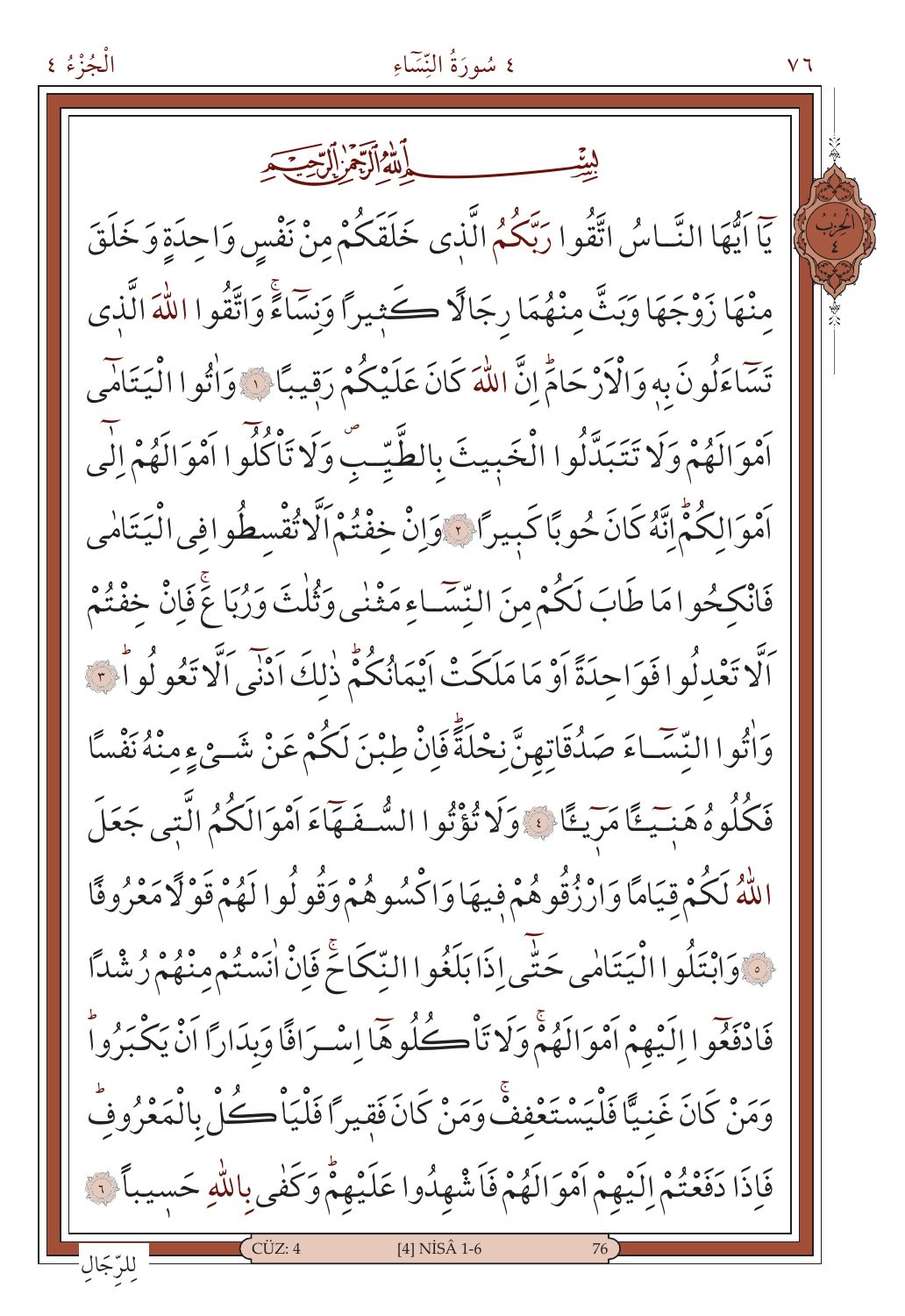#### ٤ سُورَةُ النِّسَاءِ

الْجُزْءُ ٤

لِلرَّجَـالِ نَصيـبٌ ممَّا تَرَكَ الْوَالدَانِ وَالْأَقْرَبُونَّ وَللنَّسَّـاء نَصِيبٌ ممَّا تَـرَكَ الْوَالـدَانِ وَالْأَقْرَبُـونَ ممَّا قَـلَّ منْهُ اَوْ كَثُـرٌّ نَصِيبًا مَفْرُوضًا ۞ وَإِذَا حَضَرَ الْقِسْـمَةَ أُولُوا الْقُرْبِي وَالْيَتَامٰى وَالْمَسَـاكِينُ فَارْزُقُوهُمْ منْهُ وَقُولُوا لَهُمْ قَوْلًا مَعْرُوفًا ﴾ وَلْيَخْشَ الَّذينَ لَوْ تَرَكُسُوا منْ خَلْفهِمْ ذُرِّيَّةً ضَعَافًا خَافُوا عَلَيْهِمٌّ فَلْيَتَّقُوا اللَّهَ وَلْيَقُولُوا قَوْلًا سَبِيدًا فَ إِنَّ الَّذِينَ يَأْكُلُونَ أَمْوَالَ الْيَتَامِٰي ظُلْمًا إِنَّمَا يَأْكُلُونَ فِي بُطُونِهِمْ نَارًا وَسَـيَصْلَوْنَ سَـعِيرًا ۚ ﴾ يُو صيڪُمُ اللّٰهُ َفِي اَوْلَادِكُمْ لِلذَّكَرِ مِثْلُ حَظِّ الْأُنْثَيَيْنَ فَإِنْ كُنَّ نِسَّاءً فَوْقَ اثْنَتَيْنِ فَلَهُنَّ ثُلُثَا مَا تَرَكْ وَإِنْ كَانَتْ وَاحِدَةً فَلَهَا النِّصْفٌ وَلاَبَوَيْهِ لِكُلِّ وَاحِدٍ مِنْهُمَا السُّدُسُ مِمَّا تَرَكَ اِنْ كَانَ لَهُ وَلَدٌ فَإِنْ لَمْ يَكُنْ لَهُ وَلَدٌ وَوَرِثَهُ آبَـوَاهُ فَلِأُمِّهِ الثُّلُثُّ فَإِنْ كَانَ لَهُ إِخْوَةٌ فَلِأُمِّه السُّـٰدُسُ مِنْ بَعْدِ وَصِيَّةٍ يُو صِحِي بِهَا أَوْ دَيْنُ ابَاَؤُكُمْ وَابْنَاؤُكُمْ لَا تَدْرُونَ اَيُّهُمْ اَقْرَبُ لَكُمْ نَفْعًاْ فَرِيضَةً مِنَ اللَّهِ إِنَّ اللَّهَ كَانَ عَلِيمـًا حَكيمًا ۞ [4] NİSÂ 7-11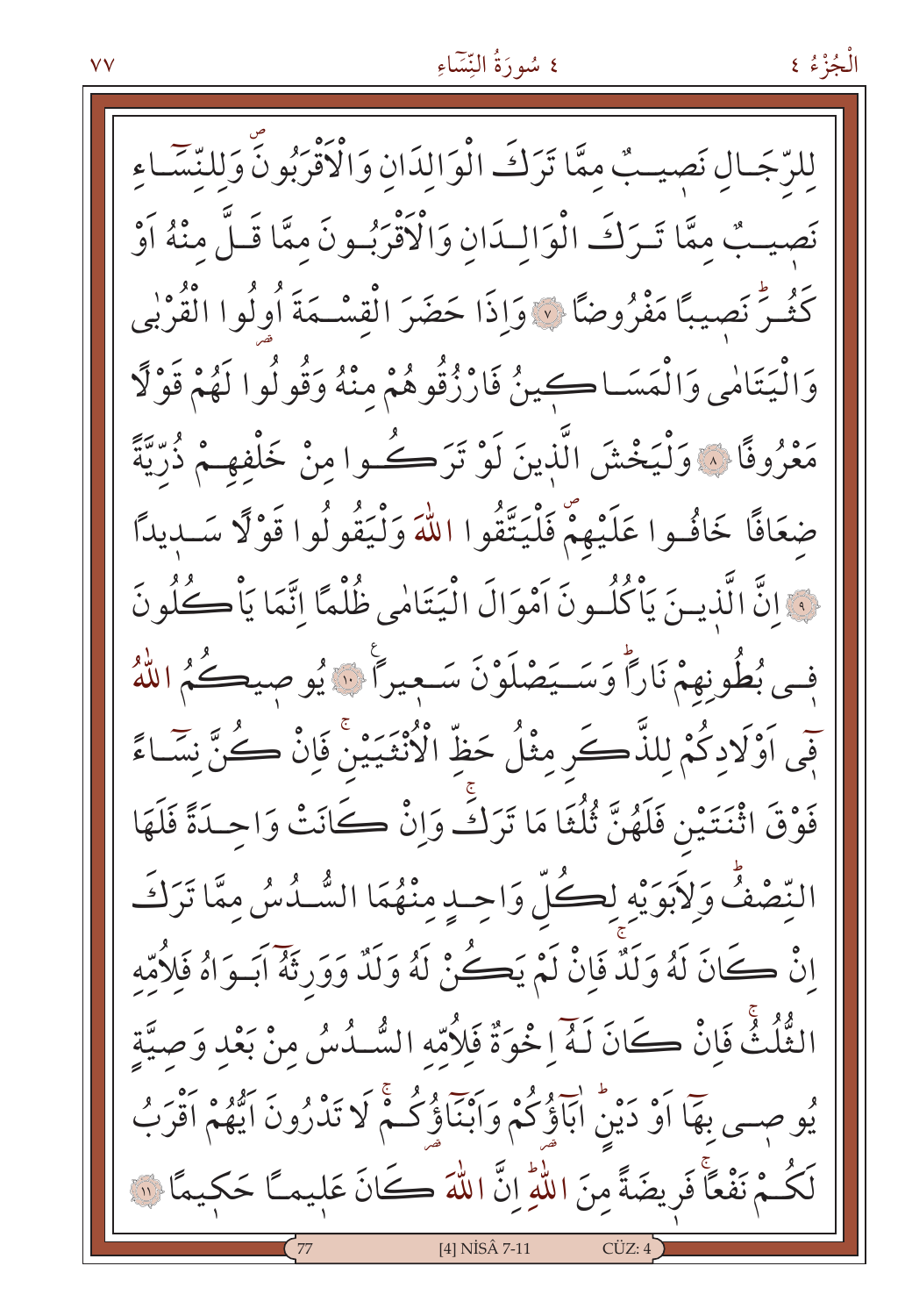#### ٤ سُورَةُ النِّسَاءِ

 $V \Lambda$ 

وَلَكُمْ نِصْفُ مَا تَرَكَ اَزْوَاجُكُمْ إِنْ لَمْ يَكُنْ لَهُنَّ وَلَدٌ فَانْ كَانَ لَهُنَّ وَلَدٌ فَلَكُمُ الرُّبُعُ مِمَّا كُنَّ مِنْ بَعْبٍ وَصِيَّةٍ يُوصِينَ بِهَا أَوْ دَيْنُ  $\tilde{\ddot{\bm{u}}}$ وَلَهُنَّ الرُّبُعُ مِمَّا تَرَكْتُمْ إِنْ لَمْ يَكُنْ لَكُمْ وَلَدٌّ فَانْ كَانَ لَكُمْ وَلَدٌ فَلَهُـنَّ الثُّمُنُ مِمَّا تَرَكْتُمْ مِنْ بَعْبٍ وَصِيَّةٍ ثُو صُونَ بِهَا أَوْ دَيْنُ وَإِنْ كَانَ رَجُلٌ يُورَثُ ڪَلَالَةً أَوِ امْرَأَةٌ وَلَـهُ أَثْمِ أَوْ أُخْتٌ فَلِكُلِّ وَاحِدٍ مِنْهُمَا السُّدُسُ فَانْ كَأَنُّوا اَكْثَرَ منْ ذٰلكَ فَهُمْ شُرَكَاءُ في الثُّلُثِ منْ بَعْدٍ وَصِيَّةٍ يُوصْحِي بِهَمَا أَوْ دَيْـنْ غَيْـرَ مُضَّـارٌ وَصِيَّـةً مِنَ اللَّهِ وَاللَّهُ عَلِيــمٌ حَلِيــمٌّ ۞ تِلْكَ حُدُودُ اللَّهِ وَمَــنْ يُطِع اللَّهَ وَرَسُــولَهُ يُدْخَلْـهُ جَنَّــاتٍ تَجْــرى مِــنْ تَحْتِهَــا الْأَنْهَارُ خَالِدِينَ فِيهَـاً وَذٰلِكَ الْفَوْزُ الْعَظِيـمُ لَّةً وَمَنْ يَعْـص اللهَ وَرَسُـولَهُ وَيَتَعَـدَّ حُـدُودَهُ يُدْ خِلْهُ نَاراً خَالِداً فِيهَــّ وَلَـهُ عَــذَابٌ مُهِيــنٌ فَ [4] NISÂ 12-14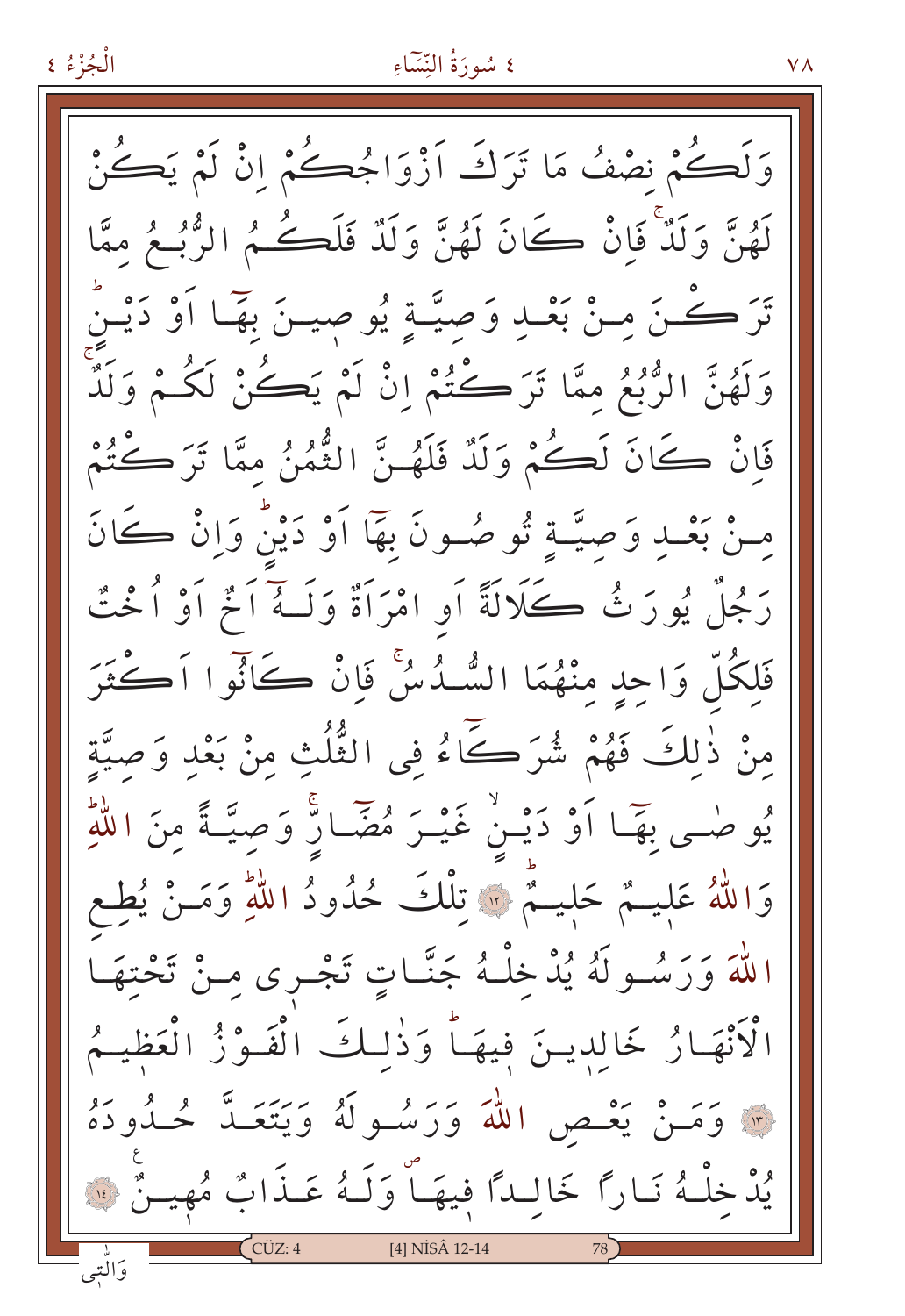#### ٤ سُورَةُ النِّسَاءِ

الْجُزْءُ ٤

وَالَّتــي يَأْتيــنَ الْفَاحِشَـةَ مـنْ نِسَّـائِكُمْ فَاسْتَشْــهِدُوا عَلَيْهِـنَّ اَرْبَعَةً منْڪُمْ فَإِنْ شَـهِدُوا فَاَمْسـڪُوهُنَّ في انْكِيُوتِ حَتَّـى يَتَوَفَّيْهُـنَّ الْمَـوْتُ أَوْ يَجْعَـلَ اللَّهُ لَهُنَّ سَّبِيلًا ۚ وَالَّـذَانِ يَأْتِيَانِهَا مِنْكُمْ فَاٰذُوهُمَاْ فَبِانْ تَابَا وَاَصْلَحَا فَاَعْرِضُوا عَنْهُمَاْ إِنَّ اللَّهَ كَانَ تَوَّابًا رَحِيمًا لِلَّهَ التَّوْبَةُ عَلَى اللهِ لِلَّذِينَ يَعْمَلُونَ الشَّـوءَ بِجَهَالَة ثُمَّ يَتُوبُونَ مِنْ قَرِيبٍ فَأُولٰئِكَ يَتُسوبُ اللَّهُ عَلَيْهِمْ وَكَانَ اللهُ عَلِيمًا حَكِيمًا \* وَلَيْسَتِ التَّوْبَةُ للَّذينَ يَعْمَلُونَ السَّـيِّـئَاتِ حَتَّـى إِذَا حَضَـرَ اَحَدَهُـمُ الْمَـوْتُ قَالَ إِنِّى تُبْتُ الْمُخْنَ وَلَا الَّذِينَ يَمُوتُونَ وَهُمْ كُفَّارٌ أُولٰئِكَ أَعْتَدْنَـا لَهُـمْ عَذَابًا أَليمـًّا ۞ يَا أَيُّهَـا الَّذيـنَ أُمَنُوا لَا يَجِلُّ لَكُمْ أَنْ تَرِثُوا النِّسَّاءَ كَرْهـَّأْ وَلَا تَعْضُلُوهُنَّ لِتَذْهَبُوا بِبَعْـضِ مَّـا اٰتَيْتُمُوهُنَّ اِلَّا اَنْ يَأْتِينَ بِفَاحِشَـةٍ مُبَيِّنَةٍ وَعَاشِـرُوهُنَّ بِالْمَعْرُوفِ فَإِنْ كَرِهْتُمُوهُنَّ فَعَسَـى اَنْ تَكُرَهُوا شَيْءًا وَيَجْعَلَ اللَّهُ فِيهِ خَيْرًا كَثِيرًا ۚ لِنَّ [4] NİSÂ 15-19